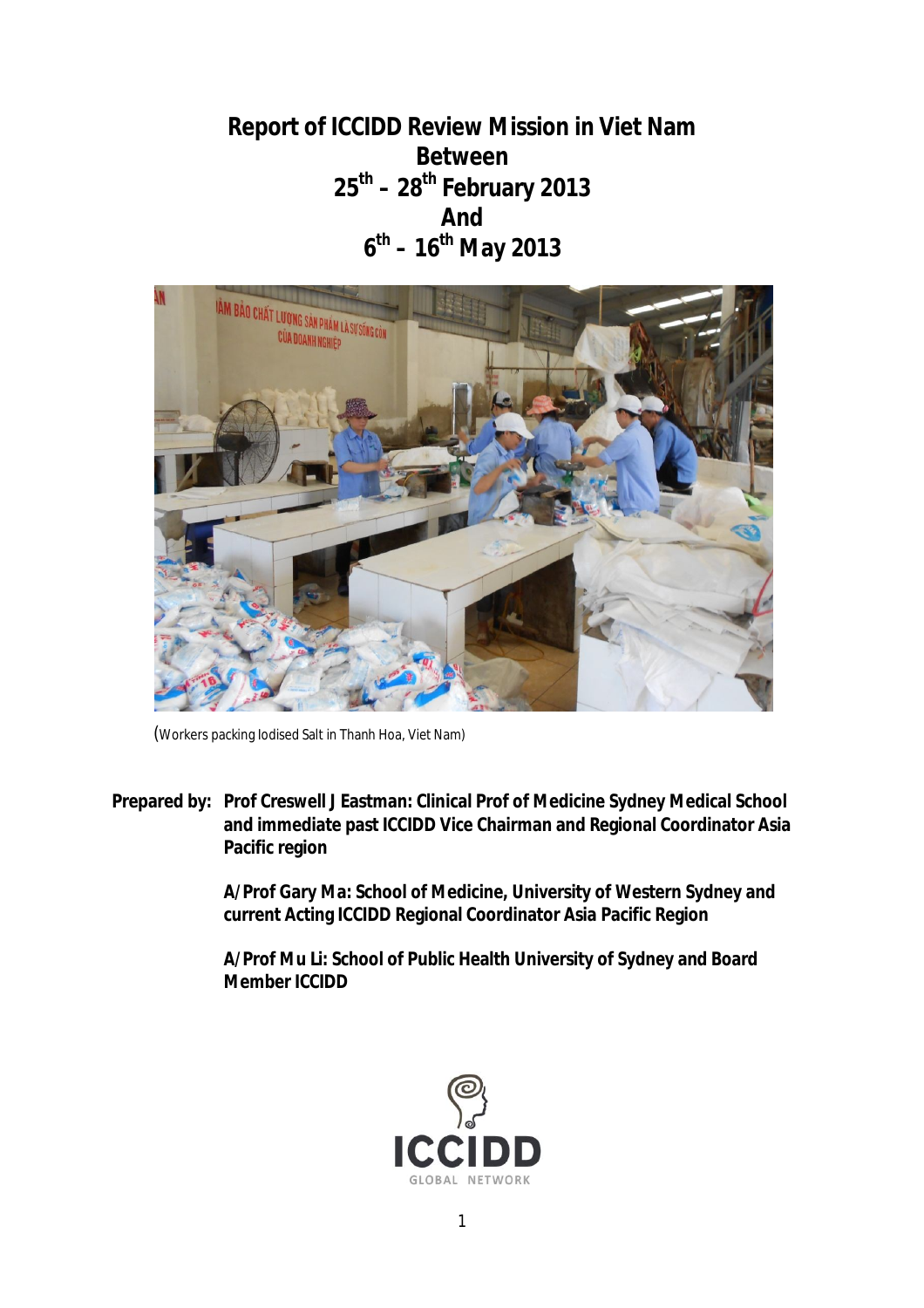### **Executive Summary**

In 2012, a joint ICCIDD/UNICEF/WHO mission undertook a comprehensive review of the 'Status of the National Iodine Deficiency Control Program in Viet Nam – assessing its past achievements, current status, challenges and opportunities'. A number of recommendations were made including the immediate revision of current Decree 163 to stipulate that all edible salts for human and animal consumption must be iodised. In addition to that the mission recommended there should be a practical and effective laboratory network put in place to ensure all iodised salt produced in Viet Nam is of high quality and iodised at a safe level.

The Government of Viet Nam and UNICEF responded to the report requesting a team of international Iodine Deficiency Disorders (IDD) professionals to identify and revitalise the once well managed laboratory network and the iodisation facilities to produce iodised salt for long term sustainability and ultimate elimination of IDD in Viet Nam.

The report of this mission provides the findings of an expert ICCIDD review team that visited Viet Nam between 25 $^{\sf th}$  – 28 $^{\sf th}$  February 2013 and 5 $^{\sf th}$  - 16 $^{\sf th}$  May 2013 to assess the capacity of the laboratory network and to design a functional monitoring system for the IDD prevention and control program in Viet Nam. The assessment was in consultation with UNICEF and the Ministry of Health (MOH) of Viet Nam. At the end of the mission, the ICCIDD review team has made the following recommendations which have been discussed with appropriate Government Health authorities in Viet Nam and UNICEF. The preliminary findings and recommendations were made in the form of presentation at the end of the mission by one of us (Gary Ma) at the new National Hospital of Endocrinology.

#### **Recommendations:**

1. Establishment of a National Committee oversighting the IDD control and elimination programme comprised of relevant stakeholders eg. Government agencies including MOH, Ministry of Finance & Planning, MARD, Viet Nam Food Administration, Food Safety Committee of Ethnic Minority, Salt Industries, Universities, Hospitals, Community Health Workers etc. This National Committee will be able to set the direction for IDD prevention and control programmes in Viet Nam and oversee implementation of these programmes. Adequate funding from the Central Government must be provided for it to function efficiently and effectively.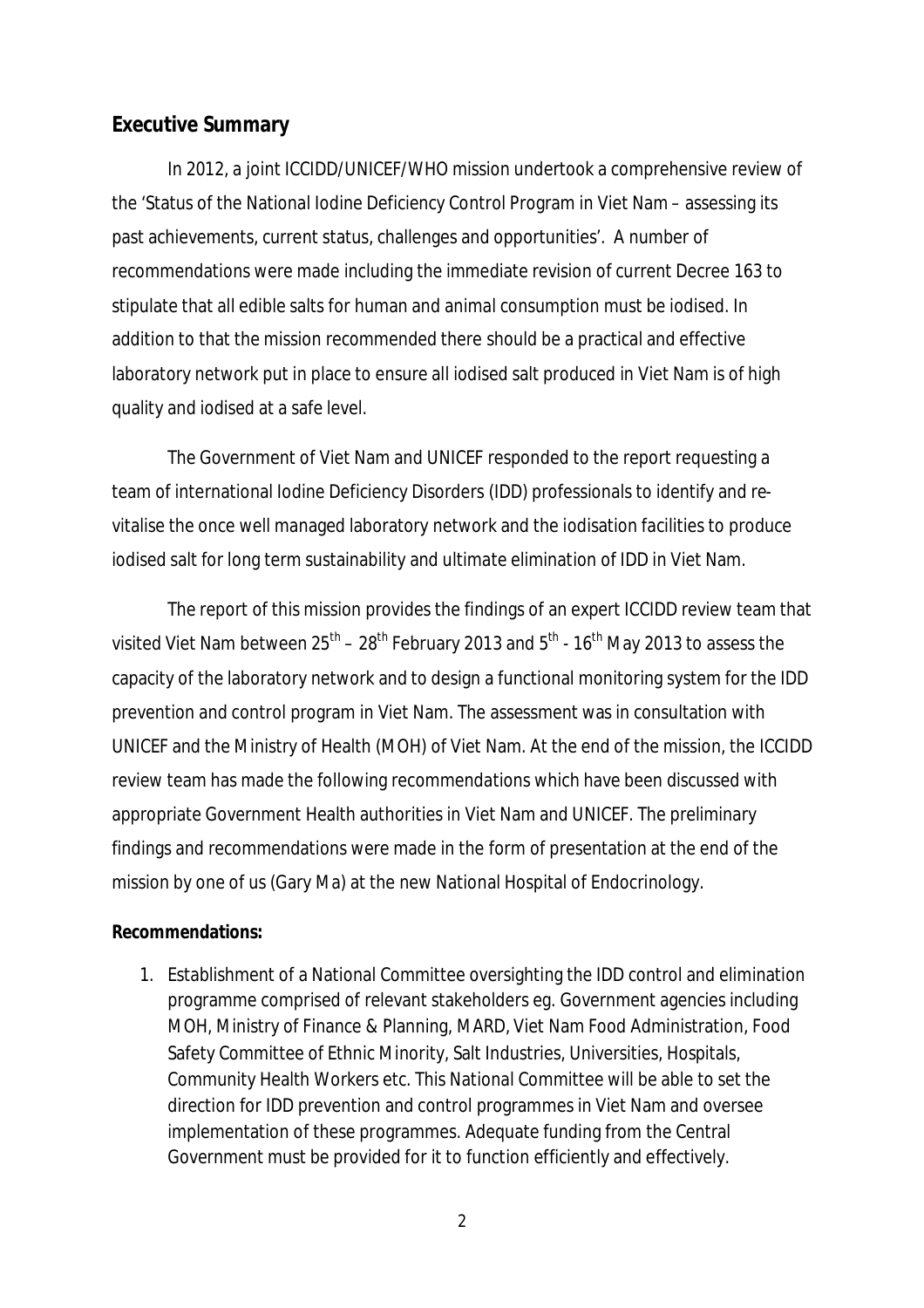- 2. We recommend IDD elimination, and sustainability of such efforts, must be given a high priority on the national health and development agenda and placed on the national work plan as a matter of urgency to prevent intellectual impairment of a whole generation of Vietnamese children.
- 3. With respect to Salt Production and Iodisation, we recommend:
	- i. All edible salt for human and animal consumption must be iodised. It is imperative that Decree 163 be repealed and replaced by new legislation underpinning Universal Salt Iodisation.
	- ii. Reform of the Salt Industry by the establishment of a 'Co-operative' Salt Organisation inviting all Salt Producers to be involved.
	- iii. The Viet Nam Food Administration (VFA) be involved and take responsibility for the production of safe and high quality edible iodised salt for human and animal consumption.
	- iv. The development of guidelines and manuals for the production of iodised salt and the provision of training and continuing technical support to the producers.
	- v. The implementation of a robust, but practical, quality assurance system to ensure that all salt is adequately iodised at the production level. This will entail the complementary activities of implementation of internal quality control with keeping appropriate written records at the factory level, and external verification of the quality of the iodised salt in government appointed facilities.
- 4. With respect to purchase of  $KIO<sub>3</sub>$ , we recommend: this activity should be coordinated from one source (industry based) and the distribution of the chemical to members provided at the same price to all, regardless of the size of the factory.
- 5. With respect to pricing of iodised salt, we recommend future pricing of iodised salt to be the same in all areas of Viet Nam with removal of subsidies, as the price differential of iodised and non-iodised salt is minimal and most of the salt producers are in agreement. In the interim, it is essential to continue providing subsidised iodised salt, 'in-kind' (as opposed to providing cash to households) in areas where subsidies are considered necessary until an appropriate mechanism(s) is worked out to phase out subsidies. This includes giving incentives to companies such as tax reductions/ exemptions on purchase of equipment, stocks and supplies.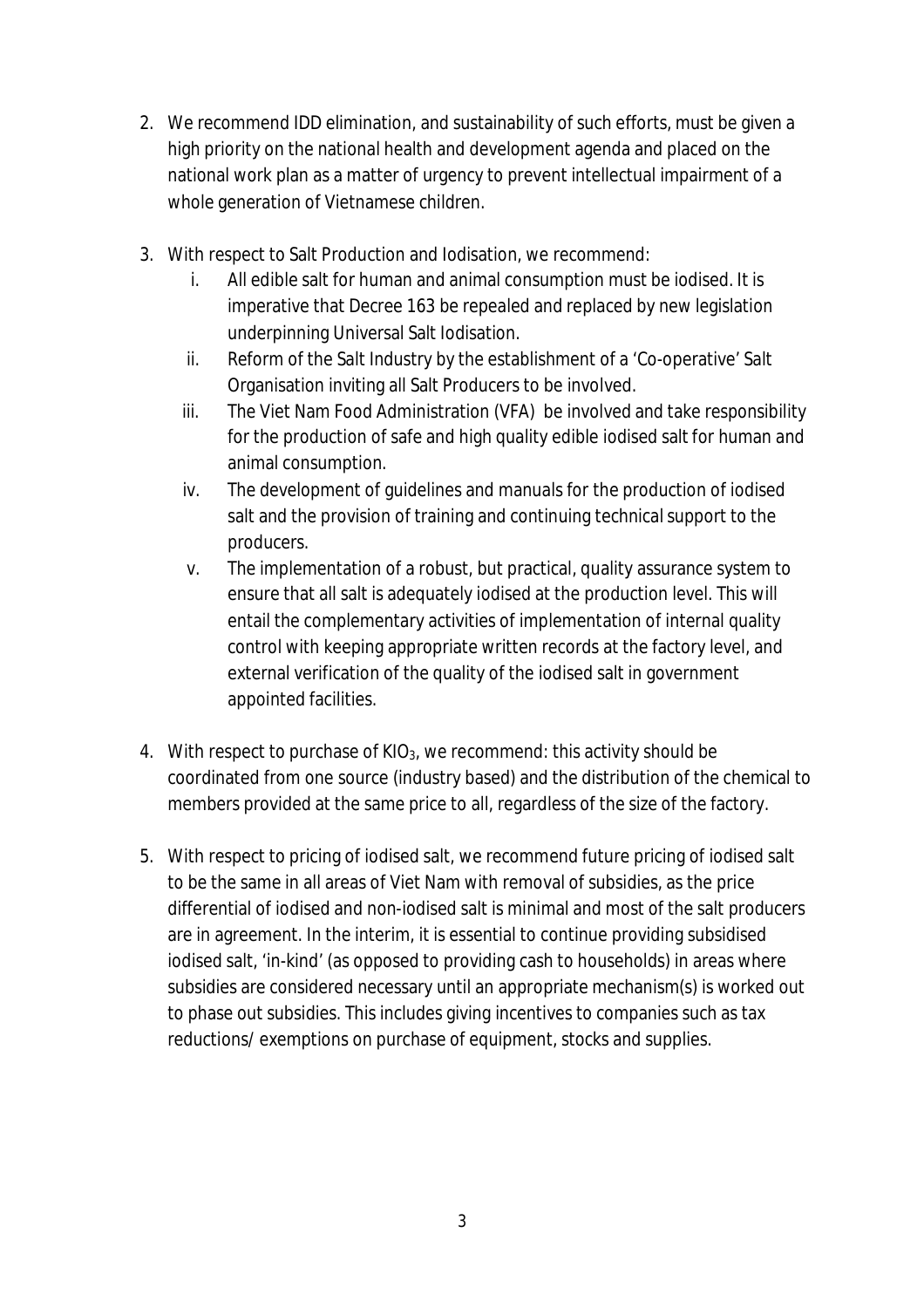- 6. With respect to Monitoring, Surveillance and Quality Assurance, we provide the recommendations as follows:
	- a) Strategic Plan:
		- i. Strengthening the capacity of the National Institute of Nutrition and National Hospital of Endocrinology to enhance the effectiveness of coordination and management of all IDD surveillance data to assist the National IDD Control Committee in decision making.
		- ii. Consideration should be given to the Provincial IDD Team to monitor retail IS outlets (by using Rapid Test Kit) to 'weed out' any non iodised salt in the market after obtaining approval from appropriate authority.
		- iii. Assistance to salt producers to produce iodised salt that meets the VFA standard and specifications and the Iodised Salt Seal should be tied to quality standards.
	- b) Operational Plan:
		- i. After the National Laboratory Network and iodised salt production facilities are fully operational, Viet Nam should maintain a national follow-up survey (based on previously established database) on IDD once every five years to evaluate the success of the IDD elimination and prevention programme. Household based survey model could be used while school based survey model could also be conducted if funding is available to assess the goitre rate among school children.
		- ii. Under Nutrition Surveillance System for annual data collection, it would be advantageous to include data such as a) whether household is using iodised salt for cooking; b) do they hear about iodised salt; c) testing household salts to identify any iodine content in salt etc. These annual data will assist NIN and HoE to fine tune the national IDD elimination and prevention programme.
		- iii. Median UIE (100mcg/L) for primary school children aged between 8 to 10 years old and reproductive age females (preferable pregnant women); Goitre Rate (<5%) by ultrasound (not palpation) and >90% IS Household Coverage are the essential criteria to be used.
		- iv. ICCIDD will return to Viet Nam to provide further advice on sample size and frequency of survey after the establishment of the national baseline database.
- 7. With respect to the National Laboratory at the National Hospital of Endocrinology in Hanoi, we recommend that it provides training and oversees all laboratories carrying out IDD functions (at Regional and Provincial levels), including laboratories in the salt iodisation facilities. Immediate next steps are highlighted in the report.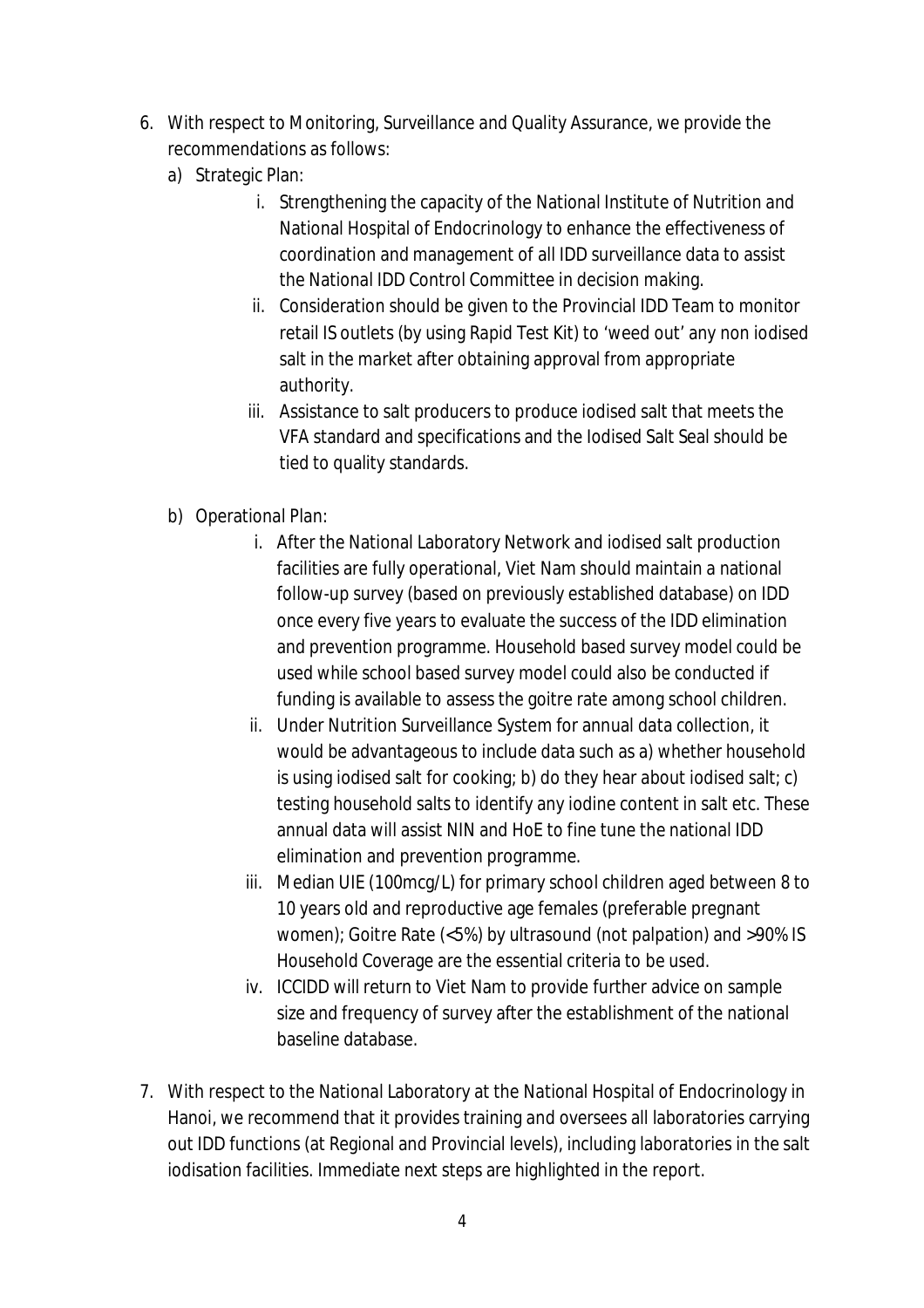### 8. Public Communication

The review team was unable to adequately assess the public communication programme currently being implemented.

- i. We recommend setting up a public communication/social marketing subcommittee under the re-established National IDD Control Committee, and to conduct a situation analysis of the current public communication programme on IDD prevention as a priority.
- ii. We recommend that public communication efforts should focus on the benefit of using iodized salt to prevent brain damage in the unborn and improving growth and school performance in young children.
- iii. The inclusion of relevant household iodised salt consumption questionnaires in a survey that will provide valuable information for targeting public communication through the most effective channel.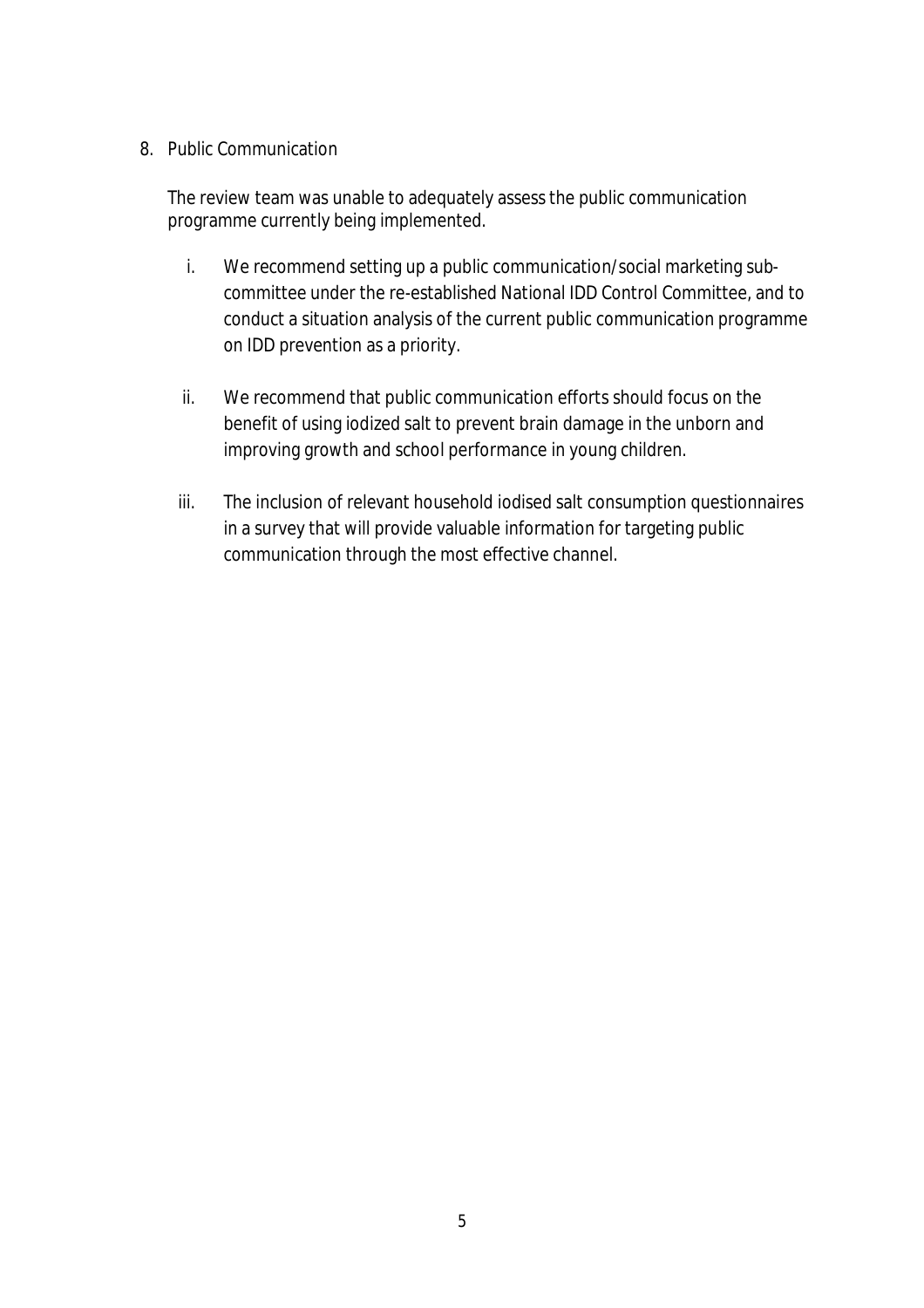### **Statement of Work and Terms of Reference**

**Goal:** capacity assessment of the laboratory network and designing of a functional monitoring system for the IDD prevention and control program in Viet Nam

## **Objectives:**

- To review the current status of the IDD prevention and control program in Viet Nam and to recommend new strategies and to convert current activities into an effective and sustainable public health program
- To ensure the analyses of urinary iodine and salt iodine content, performed throughout the IDD laboratory network at both National and Provincial levels in Viet Nam, are both reliable and consistent
- To review the laboratory capacity of Vietnamese salt manufacturers and establish a robust and long-term sustainable IDD monitoring system for Viet Nam

### **Intended Outcomes**:

- 1. A new strategic direction and recommendations for the implementation of a sustainable IDD prevention and control programme in Viet Nam, underpinned by new legislation for Universal Salt Iodisation (USI).
- 2. Provision of recommendations and guidelines to ensure the IDD laboratory network in Viet Nam is capable of performing reliable measurements of urinary iodine and salt iodine concentrations.
- 3. Provision of recommendations and guidelines for salt manufacturers to have appropriate laboratory resources and skills to produce quality edible iodised salt for human consumption that is consistent with its stated standard recommended by the NIDDCC and the cost of iodine to be incorporated into the price of retail salt. It is anticipated that the salt manufacturers are fully aware of the government's intention for the future cost of potassium iodate  $(KIO<sub>3</sub>)$  to be incorporated into the price of retail salt
- 4. Provision of recommendations and guidelines to ensure a long-term sustainable IDD monitoring system for the IDD prevention and control programme in Viet Nam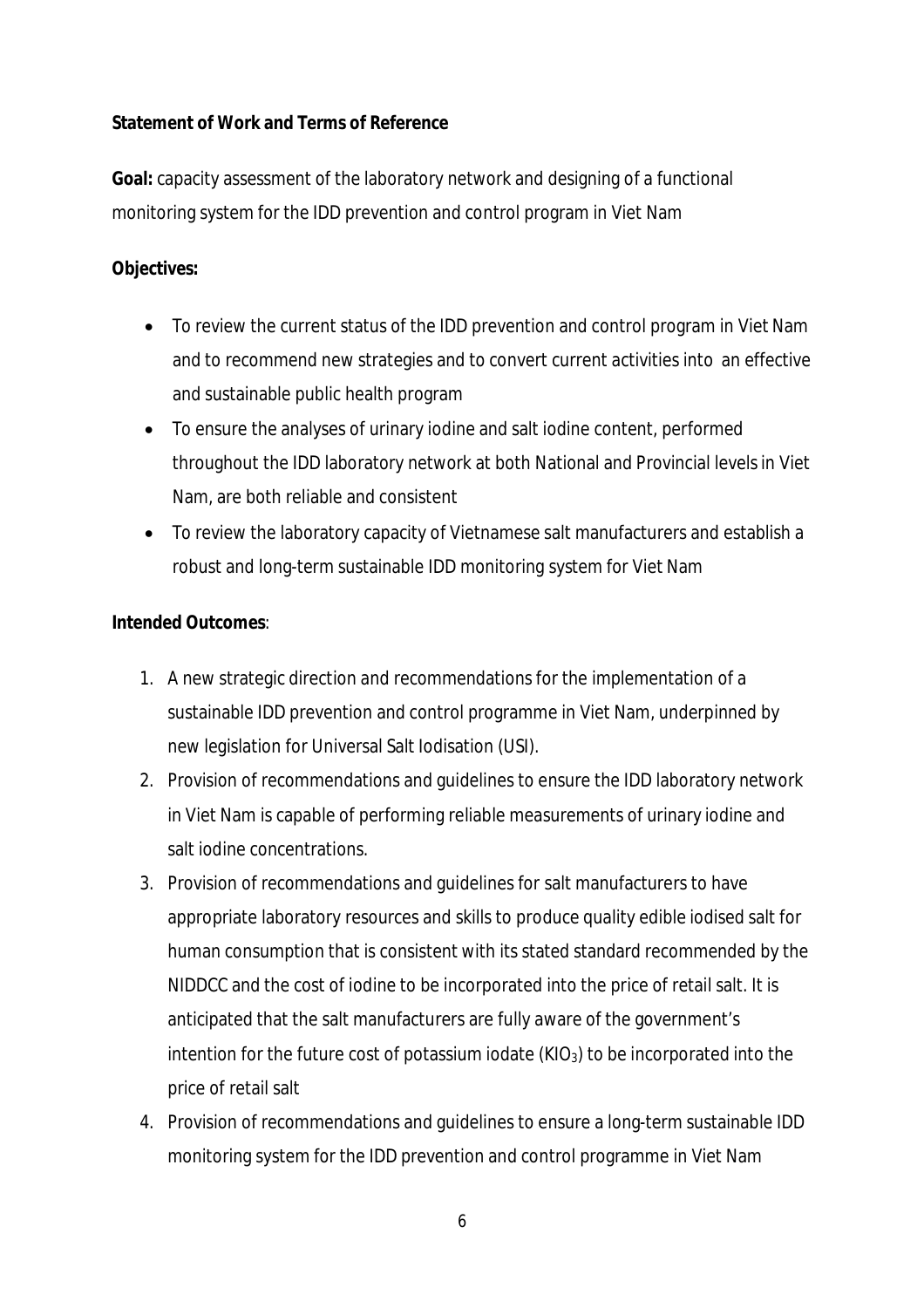**Team Members:**

| Prof Creswell J Eastman: | Clinical Prof of Medicine Sydney Medical School and          |  |
|--------------------------|--------------------------------------------------------------|--|
|                          | immediate past ICCIDD Vice Chairman and Regional             |  |
|                          | Coordinator Asia Pacific region                              |  |
|                          |                                                              |  |
| A/Prof Gary Ma:          | School of Medicine, University of Western Sydney and current |  |
|                          | Acting ICCIDD Regional Coordinator Asia Pacific Region       |  |
|                          |                                                              |  |
| A/Prof Mu Li:            | School of Public Health University of Sydney and Board       |  |
|                          | Member ICCIDD                                                |  |

#### **I. Background and historical issues**

Viet Nam first implemented a goitre control program in the 1970s, centred mainly on the mountainous provinces of the North, to address a goitre prevalence rate approximating 50% in some regions. A nationwide survey in 1993 revealed that goitre prevalence in children was 22% and median urinary iodine level only 32 µg/L, consistent with moderate to severe iodine deficiency. The government of Viet Nam responded to this high prevalence of goitre by issuing a Decision 481 that all people throughout the country should purchase and used only iodised salt. A nationwide network of salt iodisation plants was established to improve iodine nutrition. In 1999 Decision 481 was replaced by a Decree issued on "The Production and Supply of Iodised Salt for Human Consumption", known as Decree 19.

Control of IDD was elevated to a National Target Program and a National IDD Control Committee (NIDDCC) was formed within the Ministry of Health and given responsibility for managing this program and most of the resources were concentrated within the National Hospital of Endocrinology (HOE) where the laboratory monitoring system for iodised salt and urinary iodine had been established earlier on. By 2004 the international targets for control of IDD had been attained when the national coverage of iodised salt exceeded 90% of households (target >90%), median urinary iodine levels in schoolchildren approximated 140 µg/l (target 100ug/l) and goiter rates in schoolchildren had declined to the target of less than 5%. So Viet Nam along with the People's Republic of China were then cited as leading examples of what could be done in overcoming IDD, as these were the countries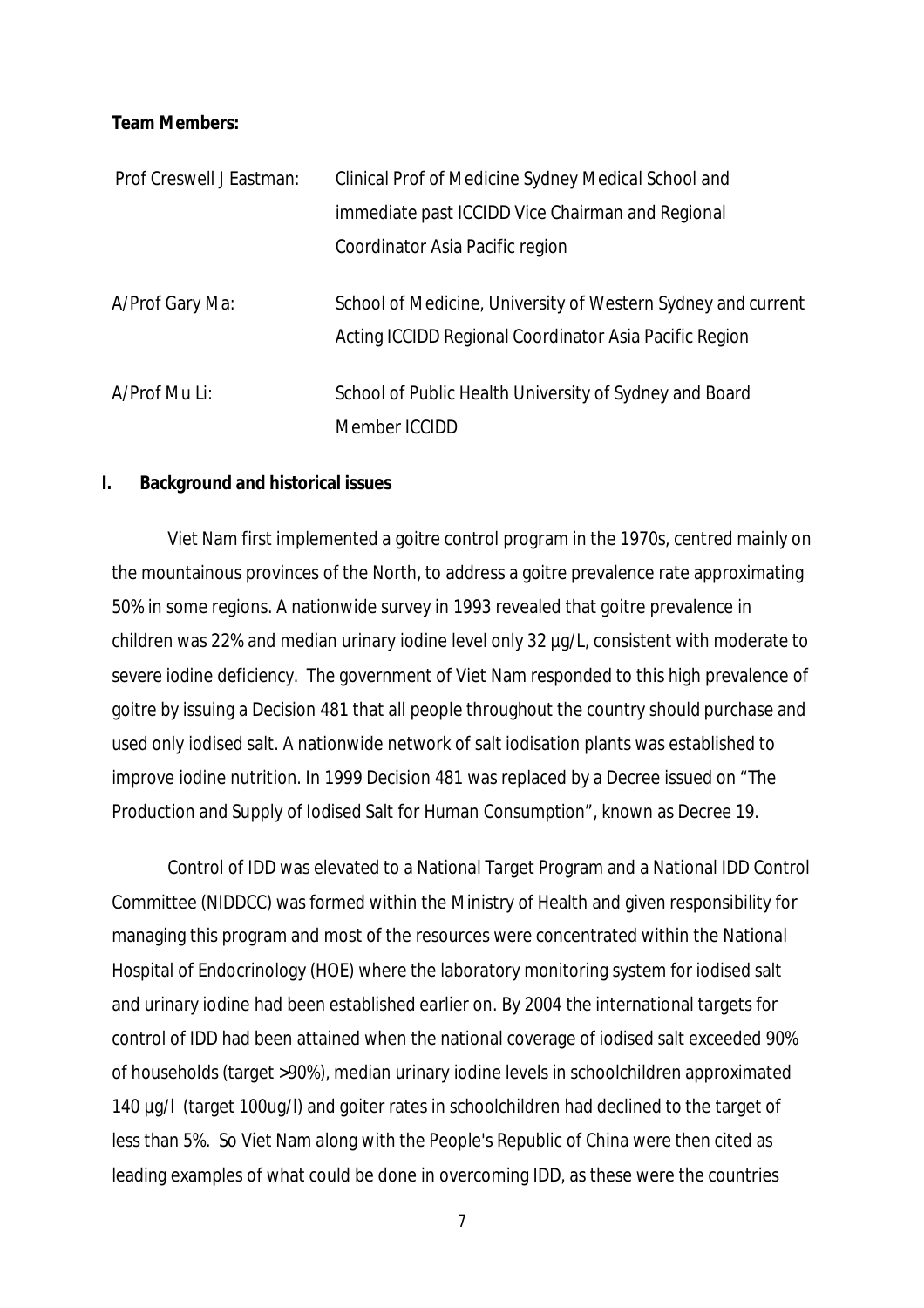with the highest household coverage of iodised salt throughout the Asia-Pacific region. However, in an Inter-Agency review conducted by UNICEF-ICCIDD-WHO in 2004 concerns were raised about the sustainability, as a significant proportion, as much as 50% of salt for human consumption was not being iodised and the processes and procedures for purchase and allocation of fully subsidised potassium iodate  $(KIO<sub>3</sub>)$  appeared too complicated and were not readily transparent. In addition the IDD Elimination Program emphasised control and elimination of endemic goitre, rather than prevention of brain damage in the foetus and newborn. Even though Decree 19 stipulated that all edible salt and salt used in food preparation must be iodised this was clearly not happening and food processing mostly used non-iodised salt. This also appeared to be the case for the production of most forms of fish sauce and salty condiments which are the major sources of sodium in the diet for many parts of Viet Nam, particularly in the south of the country. This Inter-Agency review strongly recommended the revision of iodised salt legislation, streamlining of the current monitoring program, refocusing away from goiter control to emphasise Universal Salt Iodisation (USI) for optimal iodine nutrition and prevention of intellectual damage in children.

#### **In 2005 the new Decree 163**

For reasons that are not clear when the IDD elimination programme had reached its goals for household iodised salt coverage, median urinary iodine excretion values and goitre rates, the government of Viet Nam made the decision to devolve responsibility to the Provinces, such that IDD control programmes would simply become part of routine public health activities at Provincial level. The Hospital of Endocrinology in Hanoi continued to take responsibility for national monitoring activities and the procurement and allocation of KIO<sub>3</sub>. Budgets were cut substantially with the expectation that individual Provinces would fund all relevant activities.

In response to several different reports and concern within UNICEF, ICCIDD and WHO that iodine deficiency had re-emerged in Viet Nam an Inter-Agency joint mission was conducted in May 2012. This Inter-Agency mission confirmed that iodine deficiency had reemerged in Viet Nam and was again a serious public health problem. The mission made several important recommendations: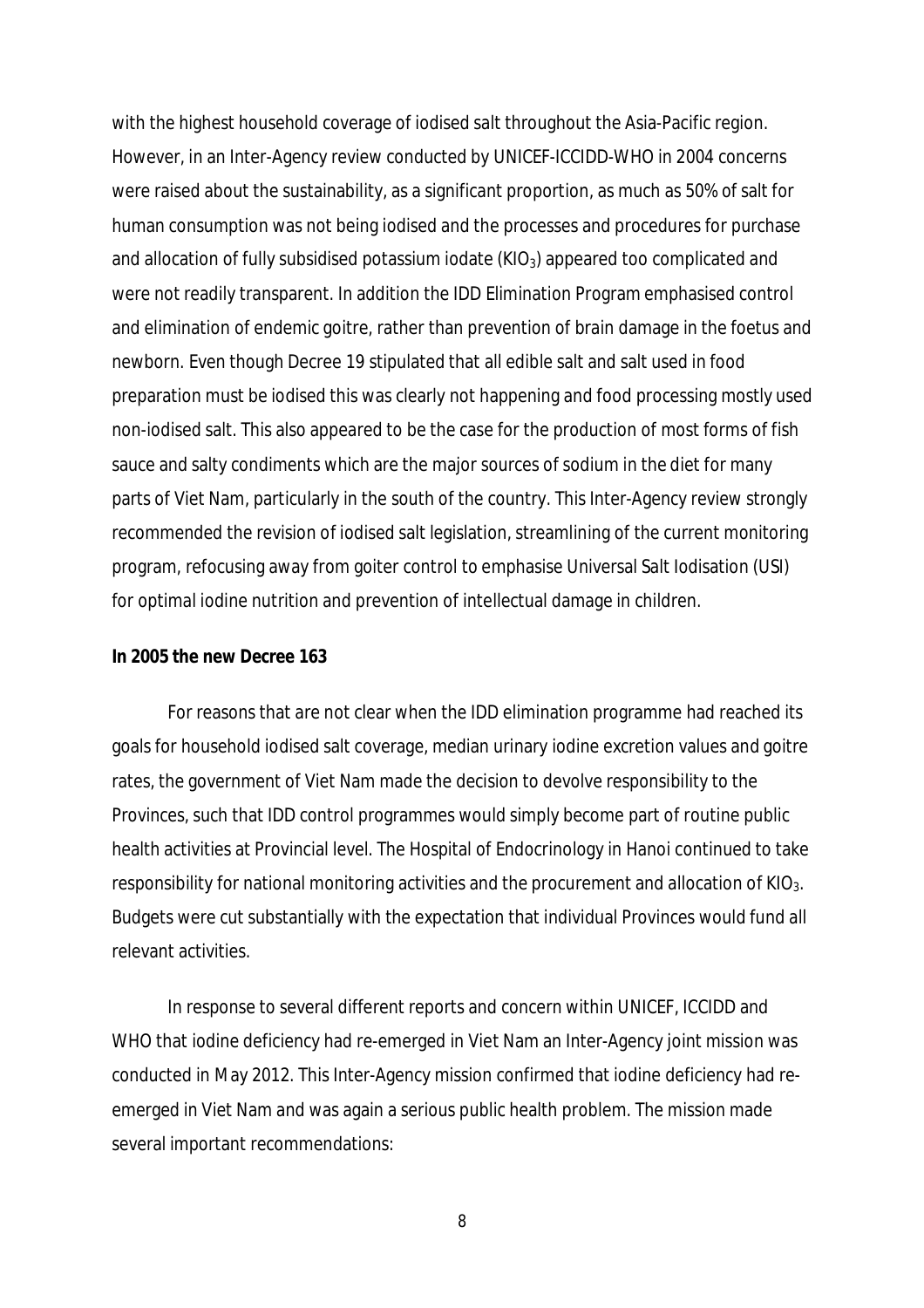- Revision of Decree 163 requiring mandatory iodisation of all edible salt for human consumption and food processing including salt-based seasonings
- The re-establishment of the National IDD Control Committee (NIDDCC) including health and other relevant sectors/stakeholders with clearly defined goals, targets and timeframes
- The re-establishment of the national monitoring laboratory at the HOE in Hanoi to oversee all laboratories carrying out IDD monitoring functions
- **Cessation of the current arrangement where the HOE purchases KIO<sub>3</sub> and allocates** quantities to salt producers and replacement with a new system where salt producers purchase their own  $KIO<sub>3</sub>$  and costs are incorporated into the price of iodised salt
- Upgrading information education and communication (IEC) activities which had been largely focused on goitre control rather than prevention of brain damage and loss of intellectual capacity from IDD
- Mobilisation of sufficient resources to support the revitalisation of the National IDD control and prevention programme
- Linking the IDD program with sodium reduction strategies

### **Salt Iodisation and Monitoring Systems – A Historic Event.**

In Viet Nam, salt iodisation is undertaken by facilities controlled by the National Salt Corporation (NSC) or provincial authorities or privately. Allsalt factories wanting to iodise salt must apply to the National Iodine Deficiency Disorders Control Committee (NIDDCC) and the application must be supported with a business plan in each application. When approved, the successful candidates must travel to Hanoi to collect  $KIO<sub>3</sub>$  and the facility is registered. KIO<sub>3</sub> is provided free of charge to all registered producers.

In 2006 there were 75 iodised salt producers registered under the NSC but the total number of salt producers was unclear. This is because the non-iodised salt producers were not required to register. Twenty six (or 34%) of these producers were state owned enterprises which were under the responsibility of NSC of the Ministry of Agriculture and Rural Development (MARD). The rest were a mixture of state-owned enterprises or facilities run by Provincial People's Committee.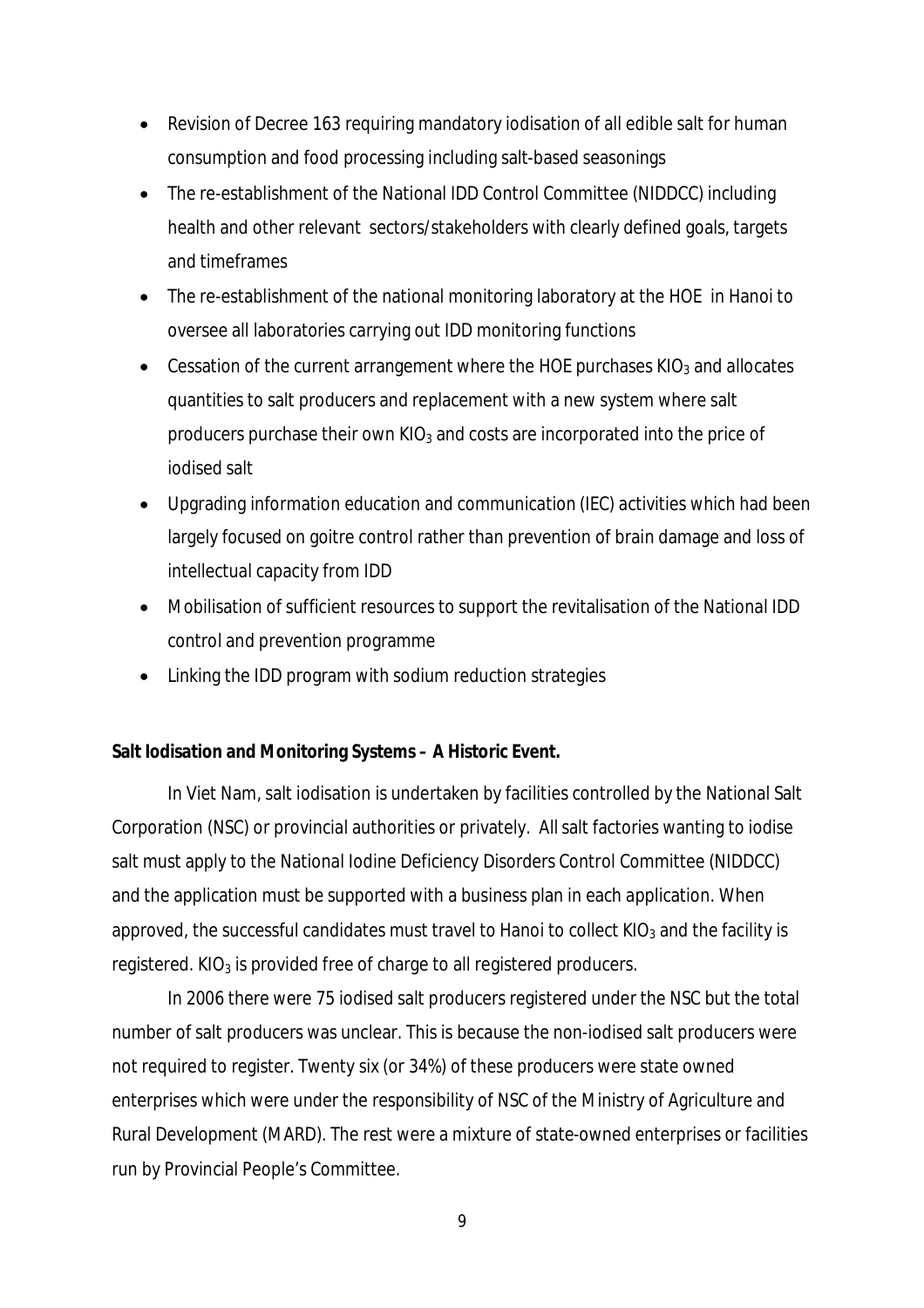Iodisation level is standardised within the range of 20 to 40  $\pm$  5 ppm at production level with the aim of achieving at least 20ppm at retail and household level.

Household consumption of iodised salt by Province in Viet Nam reached a record level in 2005 as shown in Fig 1 and Table 1.



Fig 1: Coverage of households using iodised salt (Source: Report of the National IDD Survey 2005 – 2006, Hospital of Endocrinology, MOH, Viet Nam)

Since then data collected and analysed in 2011 indicated that household consumption of iodised salt has fallen dramatically from the peak of 92.3% in 2005 to 45.1% in 2011 at national level as shown in Table 1.

| Year                                              | 1994  | 1995 | 1997  | 1998  | 2000  | 2003  | 2005  | 2008/9 | 2011  |
|---------------------------------------------------|-------|------|-------|-------|-------|-------|-------|--------|-------|
| % Household<br><b>lodised Salt</b><br>Consumption | 24.9% | 33%  | 61.2% | 72.8% | 77.6% | 82.8% | 92.3% | 69.5%  | 45.1% |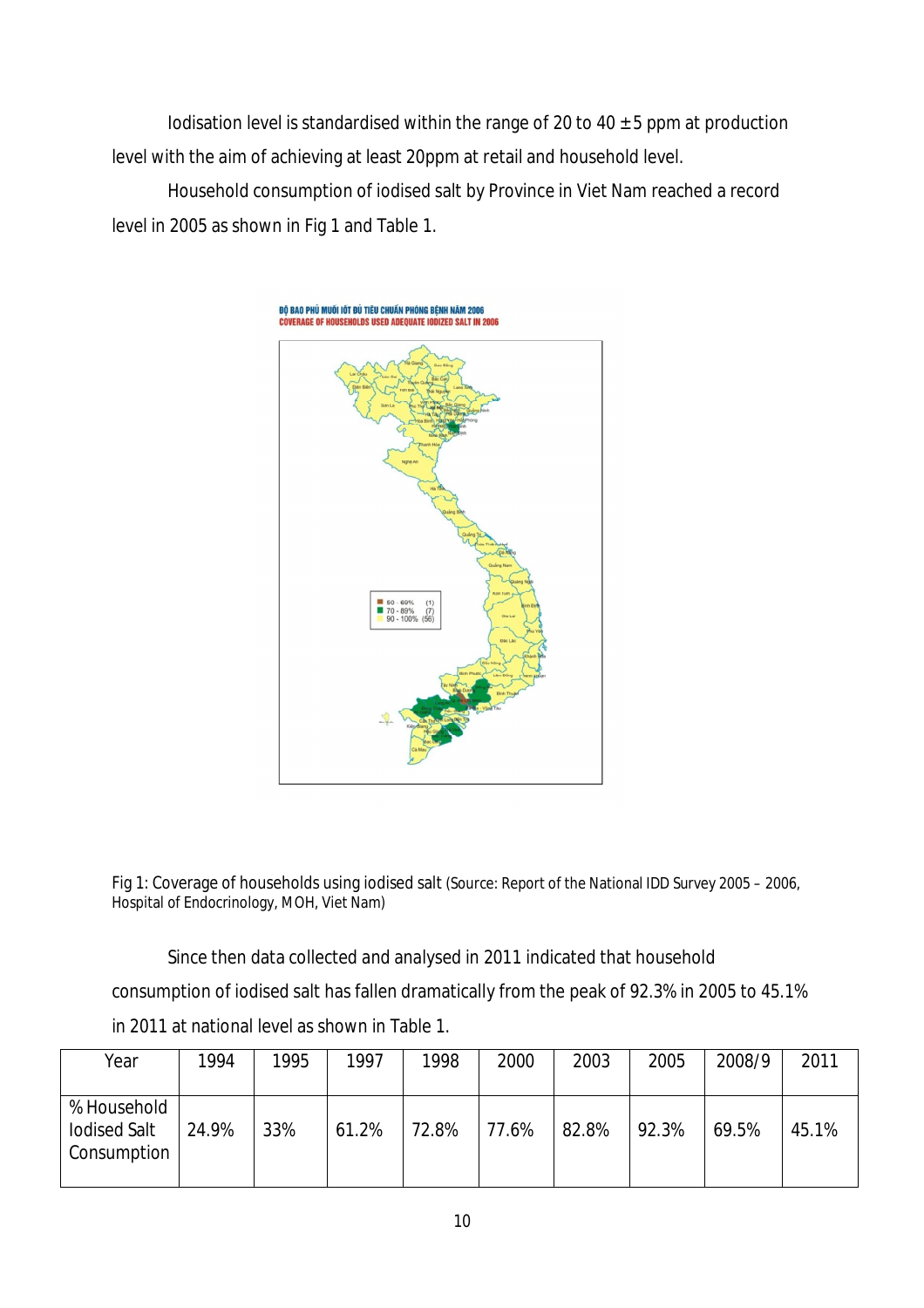Salt production in Viet Nam was under the overall management of the Ministry of Agriculture and Research Department (MARD) while the production of iodised salt is supported and assisted by the Ministry of Health (MOH). It is therefore unfortunate that severe competition on trade existed between the two organisations and collaboration was limited. These two systems create enormous pressure to successfully promote the use of healthy iodised salt in future. There must be room for a radical review of current management of salt production in Vietnam in the near future.

Iodised salt coverage in mountainous regions, remote islands and ethnic minority areas is heavily subsidised by the Government of Viet Nam. Government law has stipulated that people living in those subsidized areas would be able to purchase the same iodized salt at the same price as those people living in a non-subsidized area. It is estimated that about 40% of the population enjoyed the benefit of the Government subsidy. Subsidies were allocated initially from MOH to Provincial level and eventually went on to iodisation facilities. After 2000, this *'chain of custody'* was relocated from MOH to the National Committee for Ethnic Minority (NCEM) and the original IDD budget was subsequently reduced.

#### **Monitoring and Surveillance Systems:**

Up till 2005/06, Vietnam had a robust monitoring system for household iodized salt consumption. It consisted of a two data collection systems. In brief, at the Provincial level, each year in April, July and October, the local IDD team would conduct surveys on collection of household salt; Knowledge, Attitudes and Practices (KAP) and urine samples etc. Yearly results were reported by Province, at the National IDD meeting in November each year as well as data incorporated in the Annual Report of the NIDDCC Programme.

There was a national survey conducted at household and school levels once every three years. At household level, iodized salt was collected from households and a urine sample collected from women with children under 5 years of age. At the school level, a urine sample was collected from children between the ages of 8 and 10 years for urinary iodine estimation.

There is no doubt that this collection system of two lots of data generated an enormous amount of powerful data for the NIDDCC to fine tune its IDD programme in Viet Nam. Indeed, it did as Figure 2 demonstrated the IDD monitoring system was working well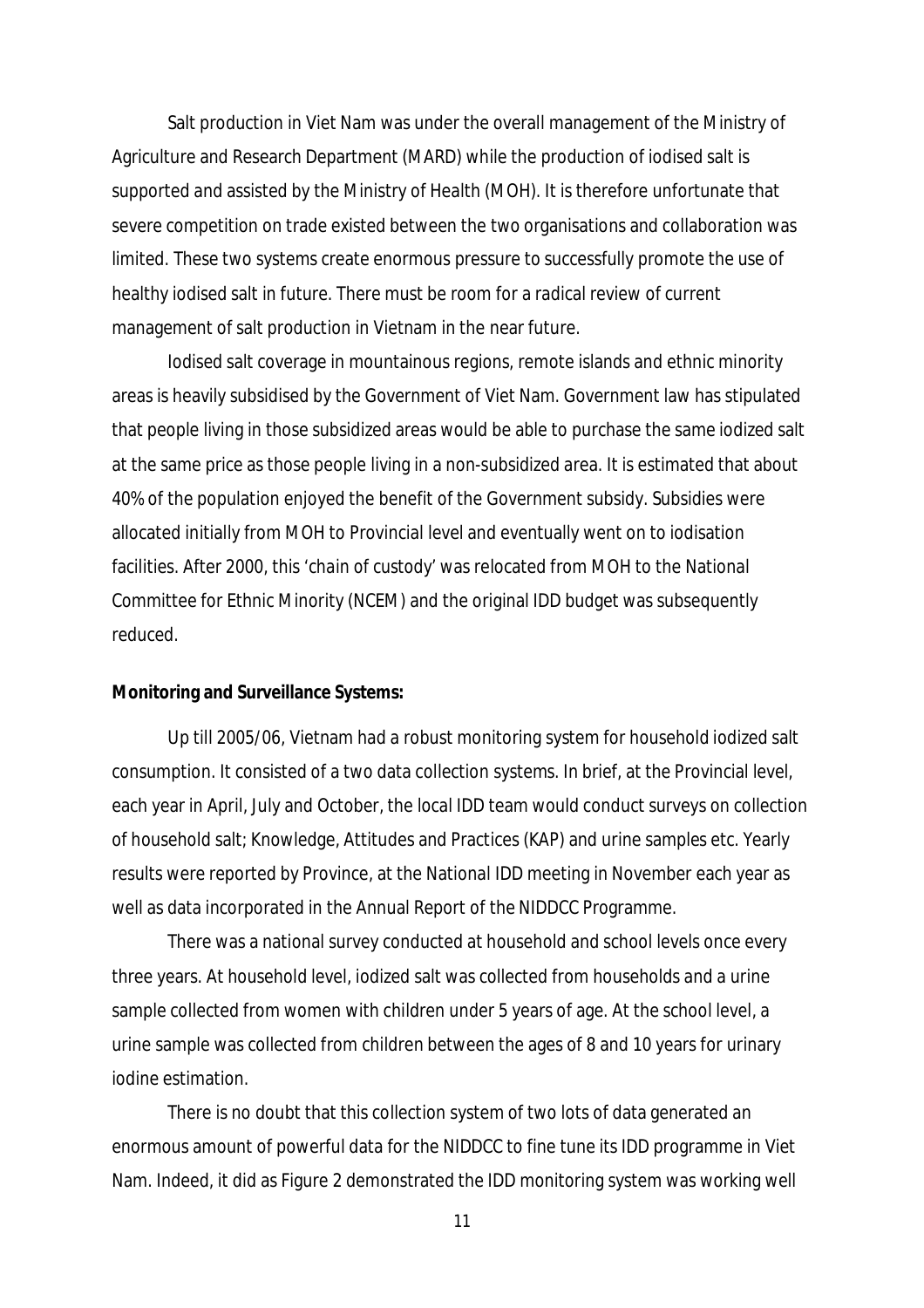in that environment provided a sufficient budget was allocated and adequate IDD promotional activities were pursued throughout various layers of the society. The two important biological indicators (a) Goitre rate had plummeted from 12.9% observed in 1998 to 3.6% in 2005 where the ICCIDD/WHO/UNICEF criteria is stated as a target of <5%; (b) Median Urinary Iodine concentrations for both vulnerable groups (1) reproductive age females and (2) primary school age children were well over the target 100 mcg/L.



Figure 2: NIDDC Programme Achievements 1993-2005: **Health impact** 

Ref: Report on lodine Deficiency Disorder Preventative Activities in Viet Nam, HoE July 2012. NB. Optimal urinary iodine concentration for reproductive age women and children is shown in the grey area of the second graph.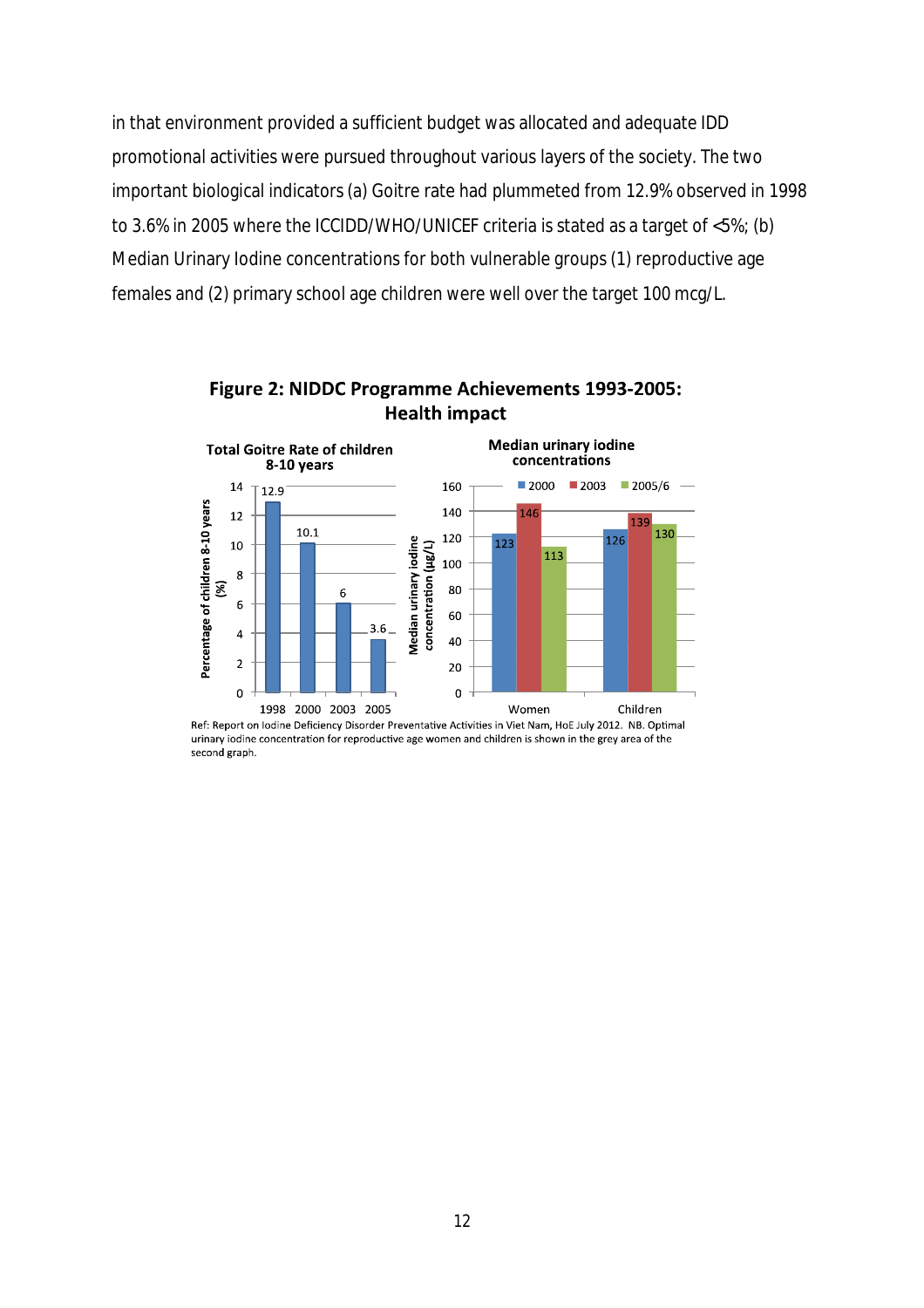

# **Median Urinary Iodine by Regions**

Figure 3: Median UIC in school children in different provinces in Viet Nam before 2005 and 2008/09 (Source: National IDD Survey Report 2005 – 2006, Hospital of Endocrinology, Viet Nam)

However, the latest data has painted a very gloomy picture in Viet Nam (as shown in Figure 3 and 4) confirming that IDD has returned to Viet Nam with median urinary iodine levels falling to below the ICCIDD/WHO/UNICEF recommended cut off of 100 mcg/L for most of the Provinces tested. More disturbing data, Figure 4, has come from a small sample size of pregnant women from four Provinces where the Median Urinary Iodine concentrations were less than the normal 150 mcg/L for pregnant woman as defined by the latest ICCIDD/WHO/UNICEF criteria.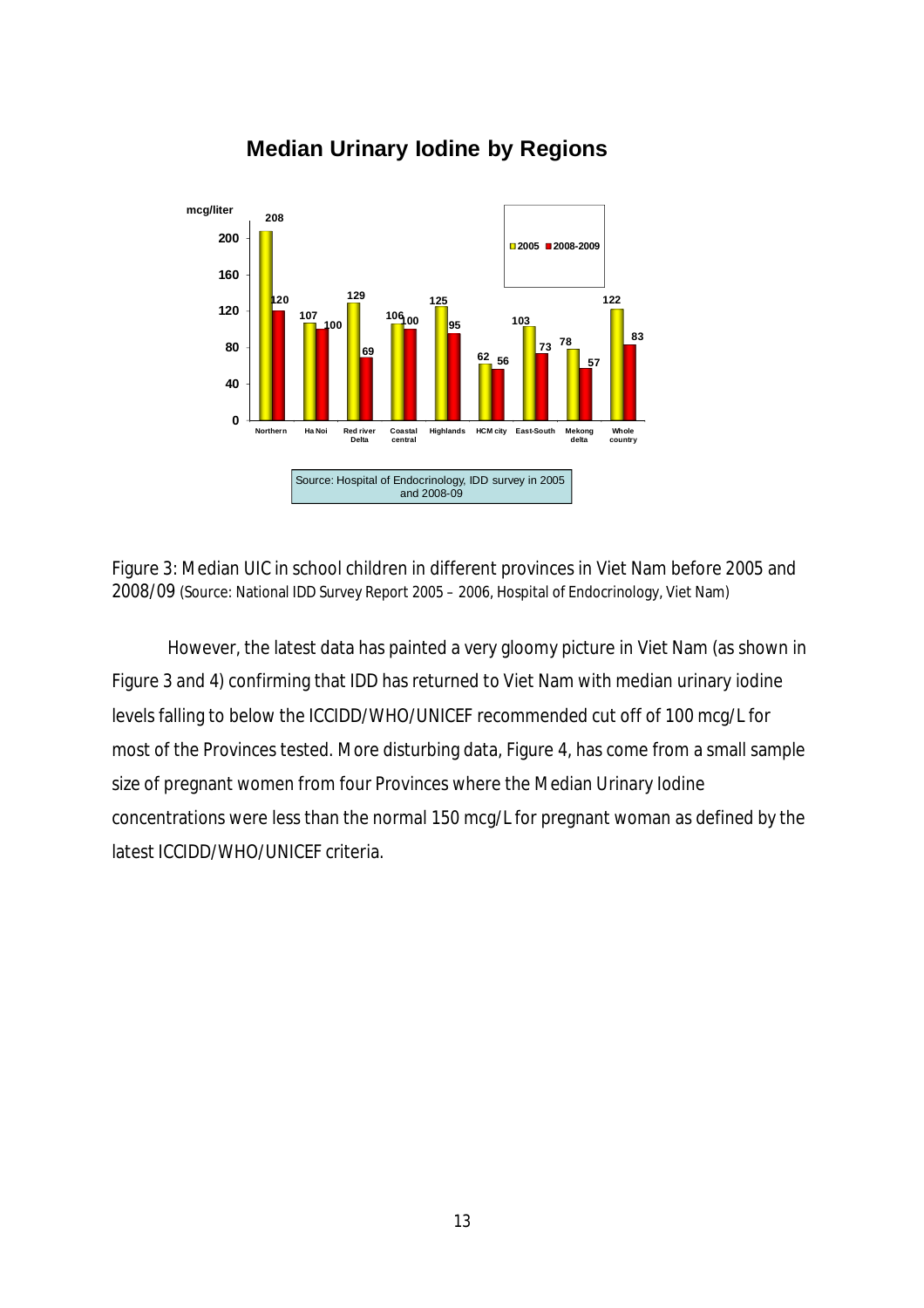

Figure 4: Median Urinary Iodine Concentrations among pregnant women in various provinces, Viet Nam. X-axis indicates name of Province and Y-axis indicates Median UIC. (Source: Survey Report on IDD Status in the Southern Provinces of Viet Nam, Hospital of Endocrinology, MOH, Viet Nam 2008)

#### **The National IDD Laboratory Network:**

The National IDD Laboratory Network in Viet Nam was established in the early 2000s. Recently its network has been restructured from seven provincial laboratories to four. It consisted of the National Hospital of Endocrinology (the National Laboratory) and four 'Regional' Laboratories, namely Thai Nguyen, Hoa Binh, Ho Chi Minh City and Can Tho. These laboratories performed both urinary and salt iodine analyses. In addition, they were also responsible for external monitoring of salt iodine Quality Control Checks for 75 salt factory laboratories throughout the country.

In 2003, eight technical staff including two persons from the National Laboratory and six technical people from Regional Laboratories were trained at the Chinese National Reference Laboratory in Beijing, Peoples Republic of China. This was a comprehensive laboratory training workshop that covered the period from  $6<sup>th</sup>$  to  $27<sup>th</sup>$  August 2003 and was funded by UNICEF. It is understood that the workshop was conducted primarily on Development of a Quality Control System and a Laboratory Management System.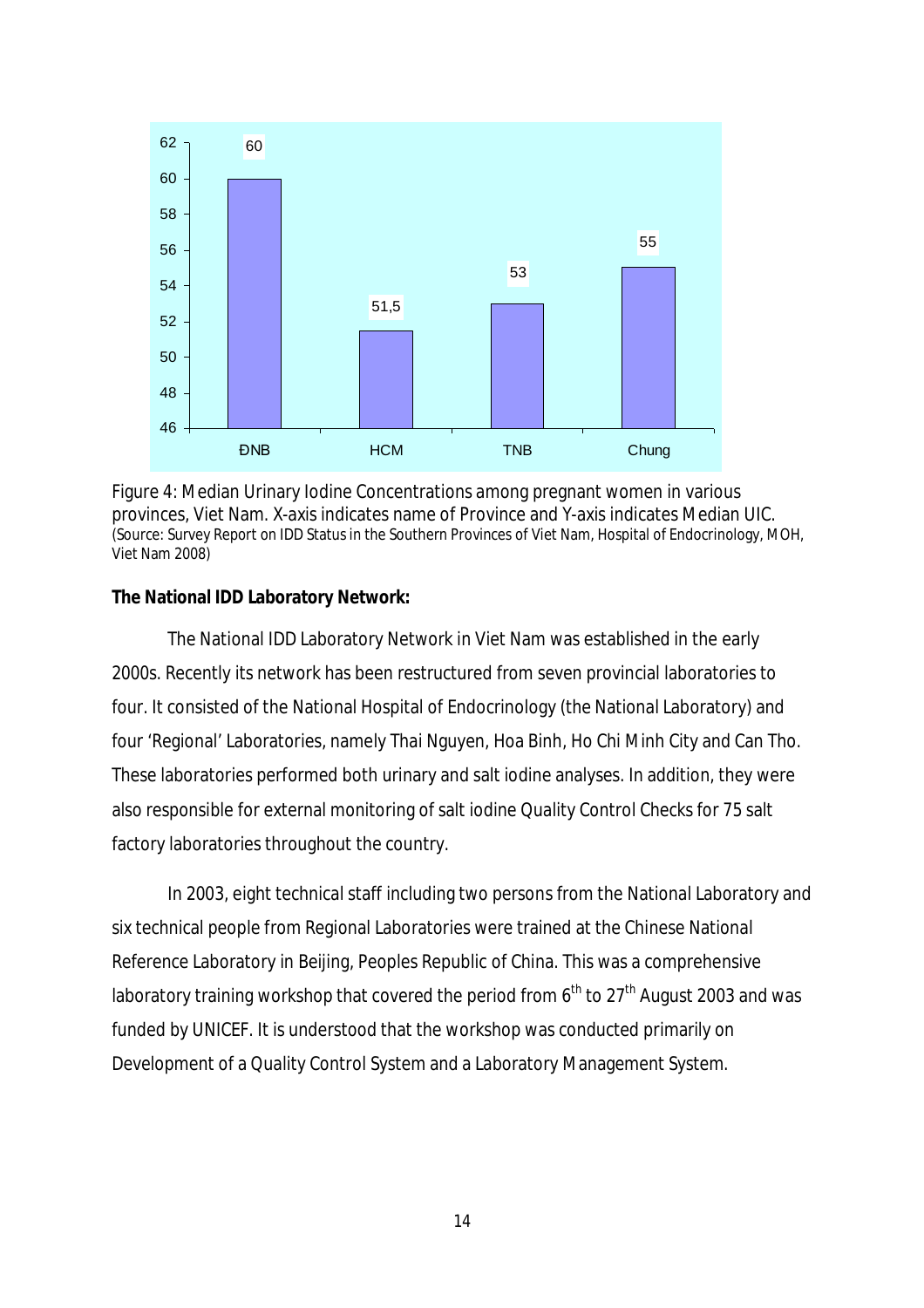#### **II. Findings of the current review**

#### **1 Policy and programme**

No significant changes have been implemented since the Inter-Agency review and report of May 2012. IDD elimination efforts and funding remain low priorities within the Ministry of Health (MOH) but there have been approaches made to the MOH by the HOE for increased funding as the price of  $KIO<sub>3</sub>$  continues its dramatic rise in the international markets. The current supply of iodised salt available to the population, based on limited availability of  $KIO<sub>3</sub>$ , is approximately one quarter of what is needed (see below). The HOE is fully aware of the seriousness of the situation and the potential high incidence of adverse neuro-developmental disorders that may eventuate due to the current level of iodine deficiency in the population. There is no criticism of their efforts and contributions. The future may not be as bleak as portrayed as in a meeting the Review team and UNICEF had with the Vice Minister of Health - attended by representatives from MOH, HOE, Department of Finance and Planning, Salt producers, and other stakeholders – there was no disagreement when the problem was portrayed as critical and in need of immediate corrective action. The Vice Minister stated that she now understood that iodine deficiency had re-emerged in Viet Nam and that corrective action was necessary.

Staff responsible for IDD monitoring in Can Tho and Ho Chi Minh City repeated the message that since responsibility for resourcing and implementing IDD elimination activities had been devolved to Provincial health authorities, IDD had become a low priority public health issue, possibly because of the lack of understanding of the sinister neuro-developmental disorders caused by IDD and the unfortunate portrayal of it as "control and/or eradication of endemic goitre". Consequently monitoring data continues to be collected (See Monitoring section) but no corrective actions are being taken. Staff are frustrated in difficult circumstances struggling to maintain morale and commitment in the face of lack of resources. It is quite clear that urgent corrective action is needed, including raising the issue at higher levels and getting it back on the national agenda and reconvening a National Coordinating Committee to oversee change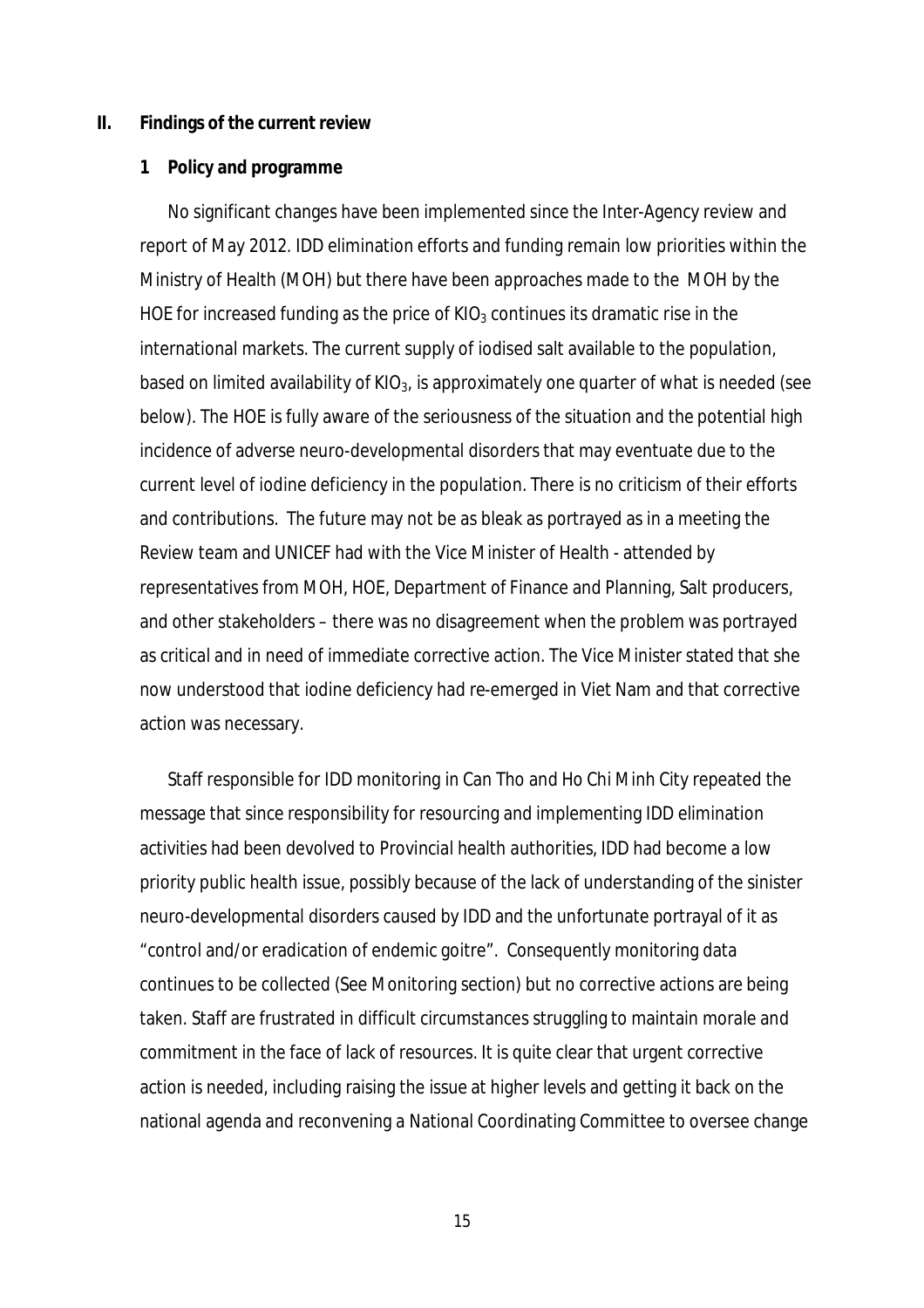and to develop and implement new USI legislation, while an appropriate level of funding is secured to ensure success and sustainability.

#### **2 Production of Quality Iodised Salt**

All approved salt factories with iodisation facilities, including private enterprises, have an internal iodine titration laboratory and undertake regular checks at production level using the Rapid Test Kit to assess whether salt contains iodine or not during production. Samples of such are quantified by a standard titration method for confirmation at the end of each day. This is called Internal Monitoring System for quality. From the historic records shown to us, it would appear that quality was good and consistent. One deficiency in this process is the lack of an External Quality Assurance Program to demonstrate the performance of its precision and accuracy on analytical method when compared to peers.

An External Quality Control System existed. Each month a member of the Provincial IDD laboratory staff visited the salt factory and took two samples from the production lot for titration at the Provincial salt laboratory. Feedback was apparently quick if a problem was identified. However, these external checks appeared to be for the purpose of making 'additional' checks on iodisation levels rather than verifying that internal titration tests were getting the right results.

There is an overall lack of Quality Control processes of analytical procedures or any records of Quality Control performance of the laboratory. Also there is an absence of a Quality Assurance Programme for the entire laboratory network to demonstrate the performance of the laboratories in analytical accuracy and precision.

#### **3 What role can Viet Nam Food Administration (VFA) play?**

The VFA is a Government agency under the Ministry of Health responsible for managing food hygiene, safety and quality. There is currently very little collaboration and participation in IDD activities. VFA has a number of food testing laboratories in Viet Nam as well as the appropriate technical regulations including safe operating procedures (SOP) for food safety and quality under its present Health Preventive System. It is not clear why the VFA does not provide a facility to monitor the quality of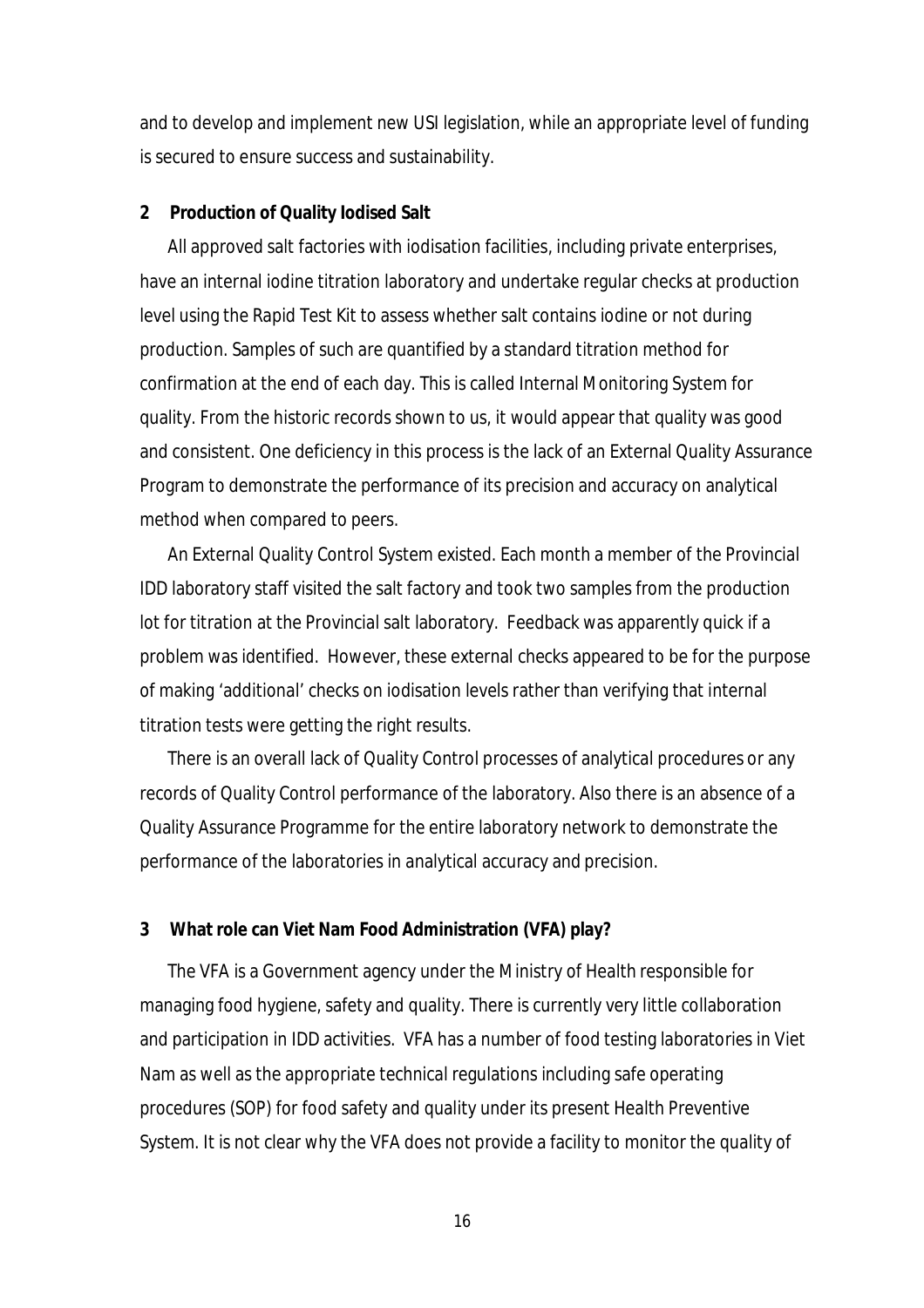iodised salt produced at the production level or at the retail outlets while iodised salt is classified as a food item in Viet Nam.

It makes good sense that overseeing the quality of iodised salt production by the VFA is a positive and plausible suggestion. Sharing resources in this way will enhance the long term sustainability of the IDD programme.

#### **4 The National Laboratory Network**

In our visit to the National Laboratory at the HOE, and the 'Regional' Laboratories (Thai Nguyen, Ho Chi Minh City and Can Tho), it was very clear that the work ethic and technical competence of their staff are excellent. Their understanding of the assay principles and detailed analytical knowledge are very good. However there was no evidence of any record keeping for staff training, equipment maintenance, chemical and consumable inventory; and QC acceptance and rejection rules are not in place. There is no document control system for all laboratory assay procedures. These activities are deemed as essential requirements for running a modern laboratory.

It is disappointing to hear from laboratory staff that the knowledge they learnt from training in China was not being applied appropriately. The reason for this has been attributed to the reduced IDD budget and replacement staff have not been recruited as the National IDD Programme is no longer a national priority. These were the common responses we received from staff.

#### **5 Current laboratory structure and role**

The current structure of the IDD Laboratory Network is adequate for its function; however there is little delineation of its role with the Regional Laboratories. There are overlapping and duplicating efforts. The primary function of the National Laboratory at the HOE is the centre of IDD policy making under MOH together with its interactive capacity with other government agencies. Most importantly the National Laboratory has to ensure their staff are fully equipped and competent in analytical skills. At this point in time, the heavy backlog of iodised salt samples accumulating in the office and laboratory indicates that the system is not working the way it should.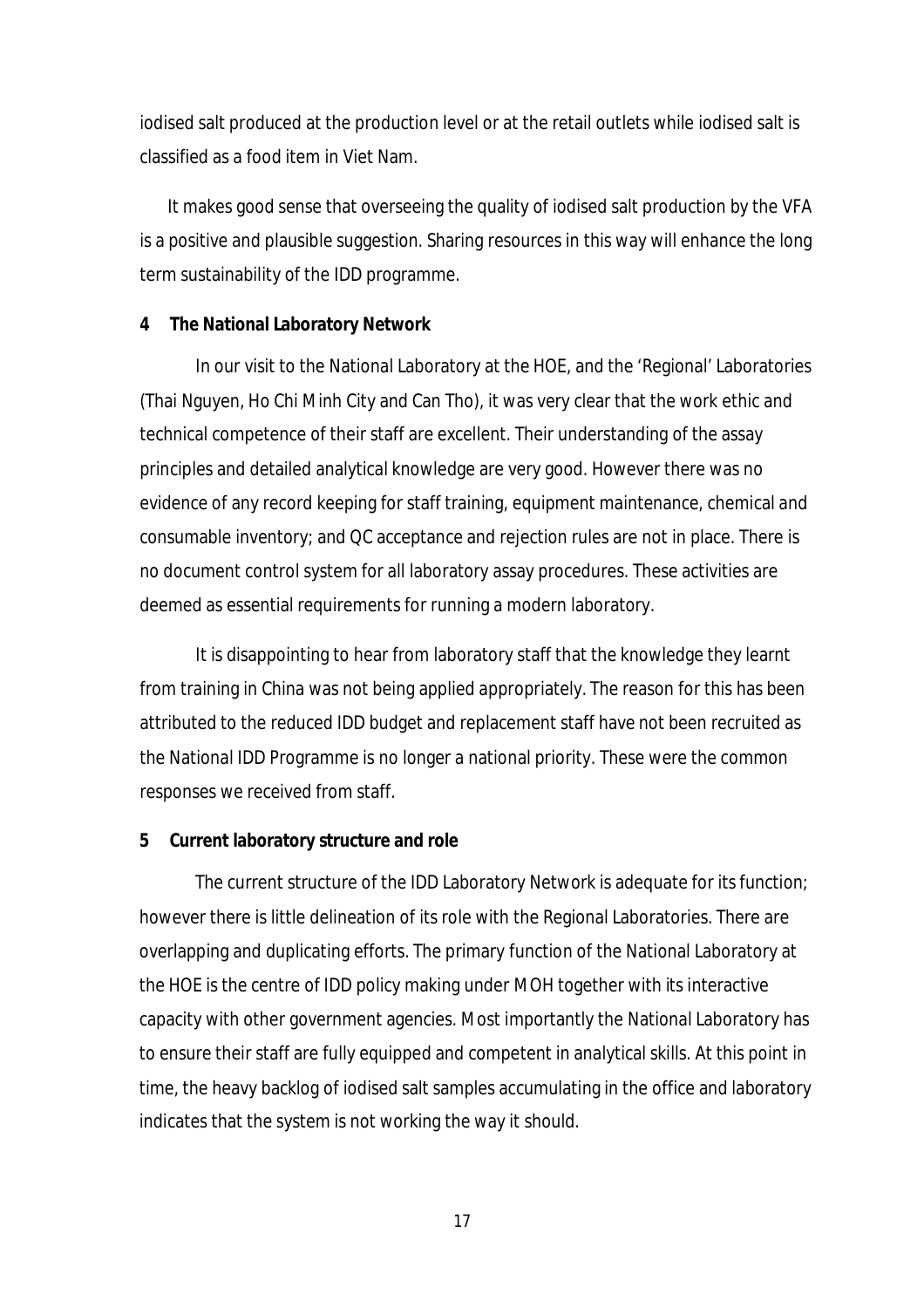It is time for the National Laboratory to invest in an External National Quality Assurance Programme for salt and urinary iodine measurement for the entire network to free up resources to concentrate on administrative and operational issues. Equally important is the implementation of an internal assay Quality Control system in each iodine laboratory to ensure its analytical performance is accurate and satisfactory.

When the two QAP and QC systems are in full operation, the performance of each laboratory, including salt factory iodine laboratories, can be easily monitored. A poor performing laboratory, in terms of accuracy and precision, can be traced back and problems identified. Resources should then be allocated to improve performance.

There will be less frequency of samples coming from Regional Laboratories for cross testing. This will give more flexibility to the National Laboratory to develop a national training curriculum for its staff.

The four Regional Laboratories will have a similar fate that instead of monthly visits to iodisation facilities to collect salt samples, the frequency of sampling can be markedly reduced to a quarterly activity once the External National QAP and Internal Quality Control are implemented. It has been reported by some provinces that their staff are participating in other testings (eg food testing as seen in HCM City Nutrition Centre) or research projects with Hospital/ Universities (Preventive Medical Centre of Thai Nguyen Province) to compensate for 'down time' when less iodine work is available for testing.

Regional Laboratories will also provide staff training for other provincial staff within its boundary in salt titration and the effective use of the Rapid Test Kit for iodised salt testing. A *'train a trainer'* programme conducted by the National Laboratory for its Regional Laboratory staff would be a good investment for its future.

In regard to each individual iodisation facility, a combination of the daily use of Rapid Test Kit and titration method during the process of salt iodisation is mandatory.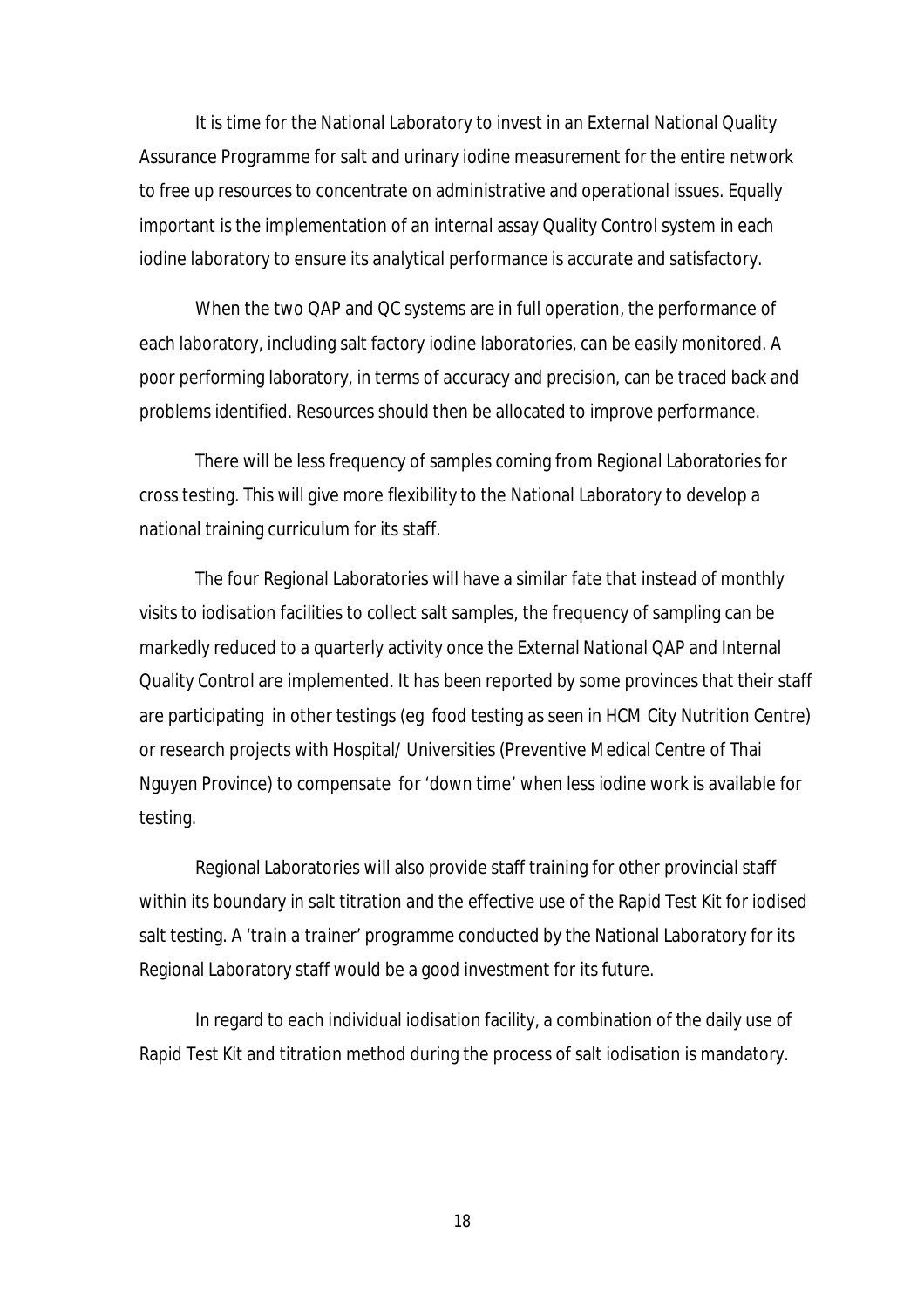#### **6 Procurement of Potassium Iodate (KIO3)**

We visited a number of salt factories during the mission and staff we met all expressed their support for iodised salt production and the realisation of health benefits to the community. However they are concerned that supply of  $KIO<sub>3</sub>$  is limited and they are not allowed to purchase this chemical directly from overseas or from external sources because the current law prohibits it.

Another observation indicated was an overall dissatisfaction with the allocation of KIO<sub>3</sub> by the MOH and the follow up of whether KIO<sub>3</sub> was properly used in the industry. There have been incidents of industrial conflict about allocation of KIO<sub>3</sub>. In a recent visit to Thanh Hoa Province we were informed that a dispute between VISACO salt factory and the General Salt Corporation on lending  $KIO<sub>3</sub>$  has no resolution in sight yet.

#### **7 Iodised salt subsidies**

Salt factory owners and managers we interviewed during the mission were all eager to purchase KIO<sub>3</sub> from the free market with their own source of funds if there is a change of law. Therefore, production of iodised salt would likely be increased immediately. The price differential between iodised and non-iodised salt is small as indicated by all the salt factory owners or managers.

#### **8 The IDD Surveillance System**

As the country was enjoying the success of eliminating IDD and Viet Nam was declared free from IDD in 2005/06, the budget obtained from NIDDCC for IDD activities was consequently reduced. Monitoring surveys for household iodized salt usage and adequate iodine intake in school children were no longer actively pursued at provincial and national levels. There was no consolidated process to integrate these important national survey programmes into other well established organisations within Viet Nam to share costs and resources. In the context of budget constraints and reduction, IDD surveillance was guaranteed to fail.

The inadequate budget for purchasing KIO $_3$  was one reason for failure. Other reasons given were all related to budget reduction and shortages of laboratory staff.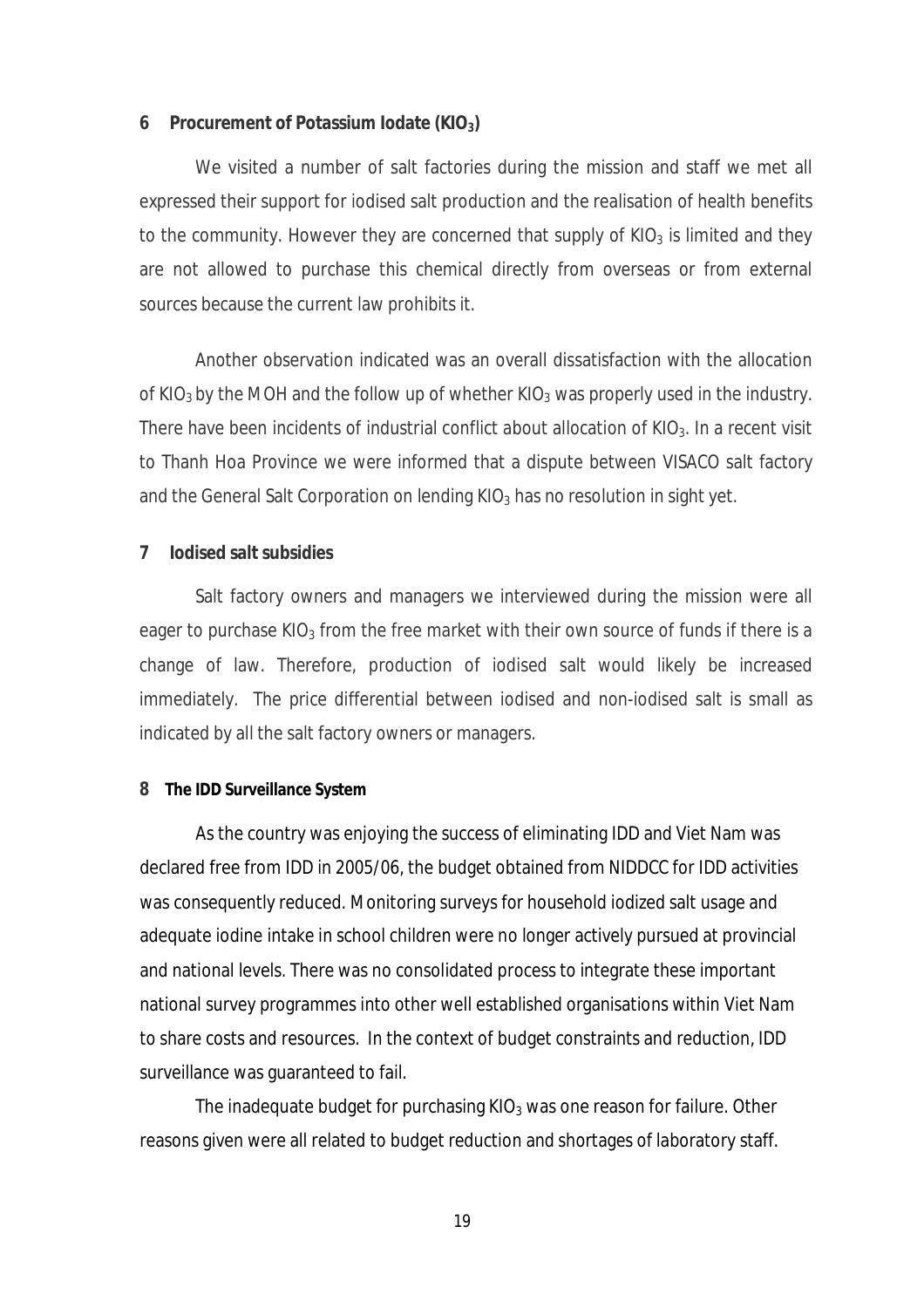### **9 The National Institute of Nutrition (NIN) in IDD activities:**

The NIN in Hanoi under MOH is the leading institution responsible for research, training and implementation activities in the field of nutrition, food sciences and clinical nutrition for Viet Nam. It has a broad experience of conducting food and nutrition surveillance, nutritional epidemiology studies and other nutrition related health problems. NIN is one of the government agencies in Viet Nam implementing the National Nutrition Strategy 2011-2010 with a vision toward 2030.

During our visit to the NIN, we were impressed that NIN has already taken the lead by designing and incorporating three iodised salt related questionnaires into their next year's national nutrition surveillance survey. Sample collection and interview survey frame work developed by NIN can be shared by National HOE as the majority of the survey information is collected from the same population living within the same community.

Further collaboration with NIN is warranted. This includes the possibility of keeping a portion of the survey salt sample to quantify the actual amount of iodine in salt. This will free up more resources for National HOE to concentrate on other non communicable diseases programmes.

### **III. Recommendations:**

- 1 Establishment of a National Committee oversighting IDD control and elimination comprised of relevant stakeholders eg. Government agencies including MOH, Ministry of Finance & Planning, MARD, Viet Nam Food Administration, Food Safety, Committee of Ethnic Minority, Salt Industries, Universities, Hospitals, Community Health Workers etc. This National Committee will be able to set the direction for IDD prevention and control programmes in Viet Nam and oversee implementation of these programmes. Adequate funding from the Central Government must be provided for it to function efficiently and effectively.
- 2 We recommend IDD elimination, and sustainability of such efforts, must be given a high priority on the national health and development agenda and placed on the national work plan as a matter of urgency to prevent intellectual impairment of a whole generation of Vietnamese children.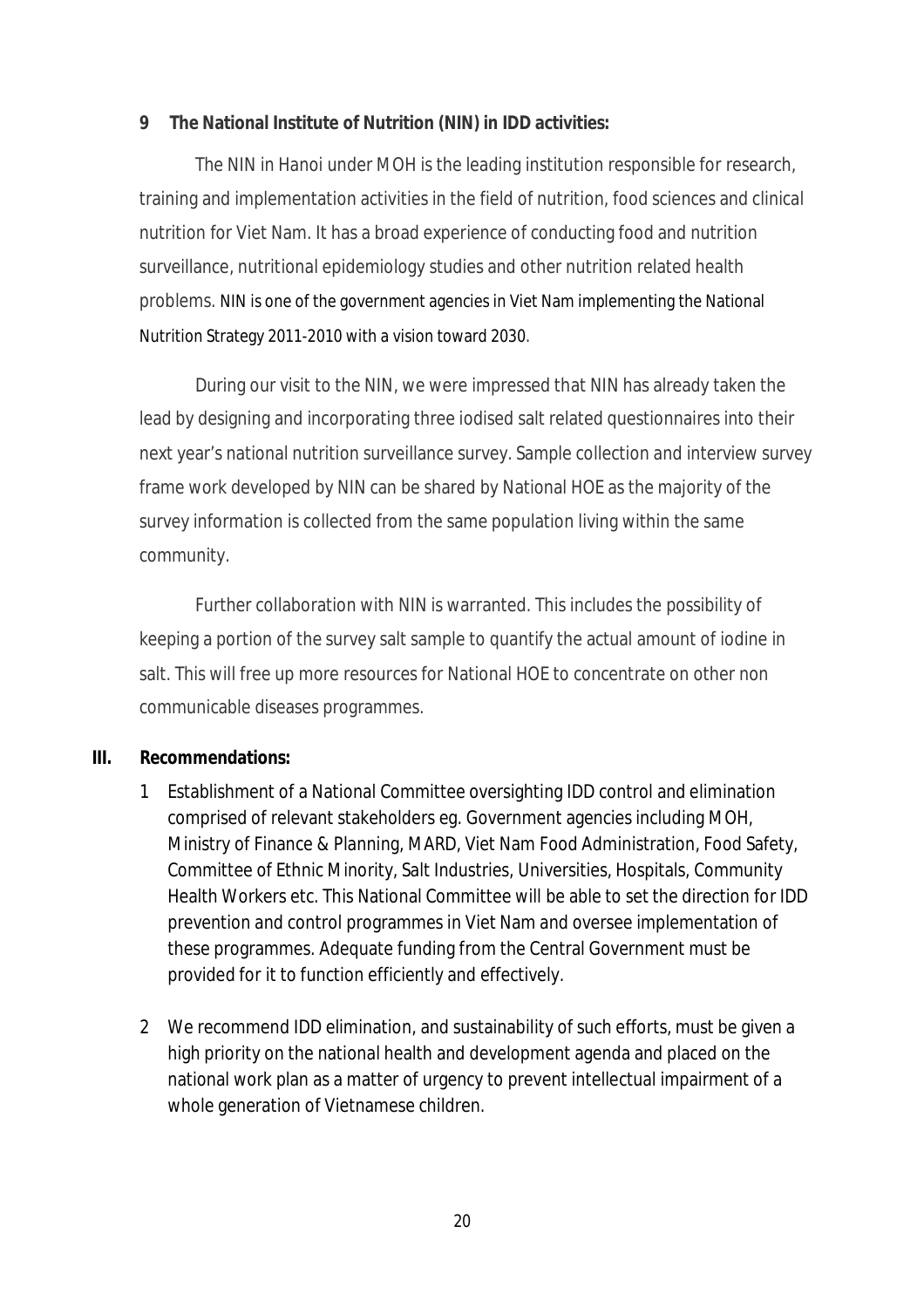- 3 With respect to Salt Production and Iodisation, we recommend:
	- i. All edible salt for human and animal consumption must be iodised. It is imperative that Decree 163 be repealed and replaced by new legislation underpinning Universal Salt Iodisation.
	- ii. Reform of the Salt Industry by the establishment of a 'Co-operative' Salt Organisation inviting all Salt Producers to be involved.
	- iii. The Viet Nam Food Administration (VFA) should be involved and take responsibility for the production of safe and high quality edible iodised salt for human and animal consumption.
	- iv. The development of guidelines and manuals for the production of iodised salt and the provision of training and continuing technical support to the producers.
	- v. The implementation of a robust, but practical, quality assurance system to ensure that all salt is adequately iodised at the production level. This will entail the complementary activities of implementation of internal quality control with keeping appropriate written records at the factory level, and external verification of the quality of the iodised salt in government appointed facilities.
- 4 With respect to purchase of  $KIO_{3}$ , we recommend this activity should be coordinated from one source (industry based) and the chemical distributed to members at the same price to all, regardless of the size of the factory.
- 5 With respect to pricing of iodised salt, we recommend future pricing of iodised salt to be the same in all areas of Viet Nam with removal of subsidies. The price differential between iodised and non-iodised salt is minimal and this has been confirmed by all salt producers. In the interim, it is essential to continue providing subsidised iodised salt, 'in-kind' (as opposed to providing cash to households) in areas where subsidies are considered necessary until an appropriate mechanism has been developed to phase out subsidies. This includes giving incentives to companies such as tax reductions/ exemptions on purchase of equipment, stocks and supplies.
- 6 With respect to Monitoring, Surveillance and Quality Assurance, we provide the recommendations as follows:
	- a) Strategic Plan:
		- i. Strengthening the capacity of the National Institute of Nutrition and National Hospital of Endocrinology to enhance the effectiveness of coordination and management of all IDD surveillance data to assist the National IDD Control Committee in decision making.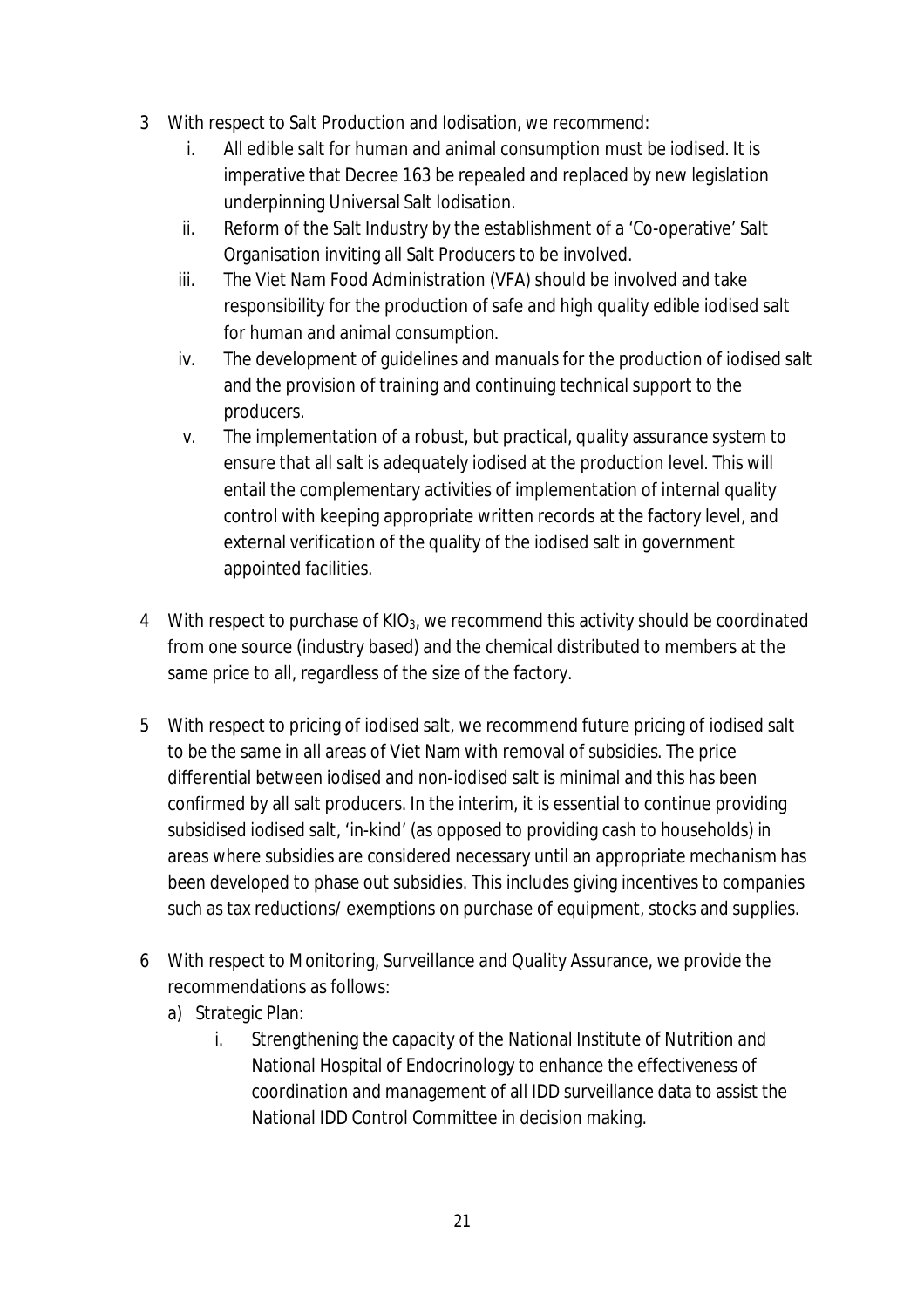- ii. Consideration should be given to the Provincial IDD Team to monitor retail IS outlets (by using Rapid Test Kit) to 'weed out' any non iodised salt in the market after obtaining approval from appropriate authority.
- iii. Assistance to salt producers to produce iodised salt that meets the VFA standard and specifications and the Iodised Salt Seal should be tied to quality standards.
- b) Operational Plan:
	- i. After the National Laboratory Network and iodised salt production facilities are fully operational, Viet Nam should maintain a national follow-up survey (based on previously established database) on IDD once every five years to evaluate the success of the IDD elimination and prevention programme. Household based survey model could be used while school based survey model could also be conducted if funding is available to assess the goitre rate among school children.
	- ii. Under Nutrition Surveillance System for annual data collection, it would be advantageous to include data such as a) whether household is using iodised salt for cooking; b) do they hear about iodised salt; c) testing household salt to identify any iodine content in salt etc. These annual data will assist NIN and HoE to fine tune the national IDD programme.
	- iii. Median UIE (100mcg/L) for primary school children aged between 8 to 10 years old and reproductive age females (preferable pregnant women); Goitre Rate (<5%) by ultrasound (not palpation) and >90% IS Household Coverage are the essential criteria to be used.
	- iv. ICCIDD will return to Viet Nam to provide further advice on sample size and frequency of survey after the establishment of the national baseline database.
- 7 With respect to the National Laboratory, we recommend:
	- i. The National Laboratory must develop a laboratory skill curriculum for staff training in both provincial and salt laboratories. This must include Quality Control procedure to manage assay precision and accuracy.
	- ii. The National Laboratory provides Quality Control materials for inclusion in all iodine assays.
	- iii. The National Laboratory develops a robust but functional urine and salt iodine Quality Assurance Programme for all Provincial laboratories including salt producer iodine laboratories.
	- iv. In the interim, consider participation in the EQUIP (Urine Iodine) quality assurance programme which is provided free of charge by the Centre for Diseases Control, Atlanta, Georgia, USA.
	- v. The National Laboratory should standardise all assay protocols with annual review update history.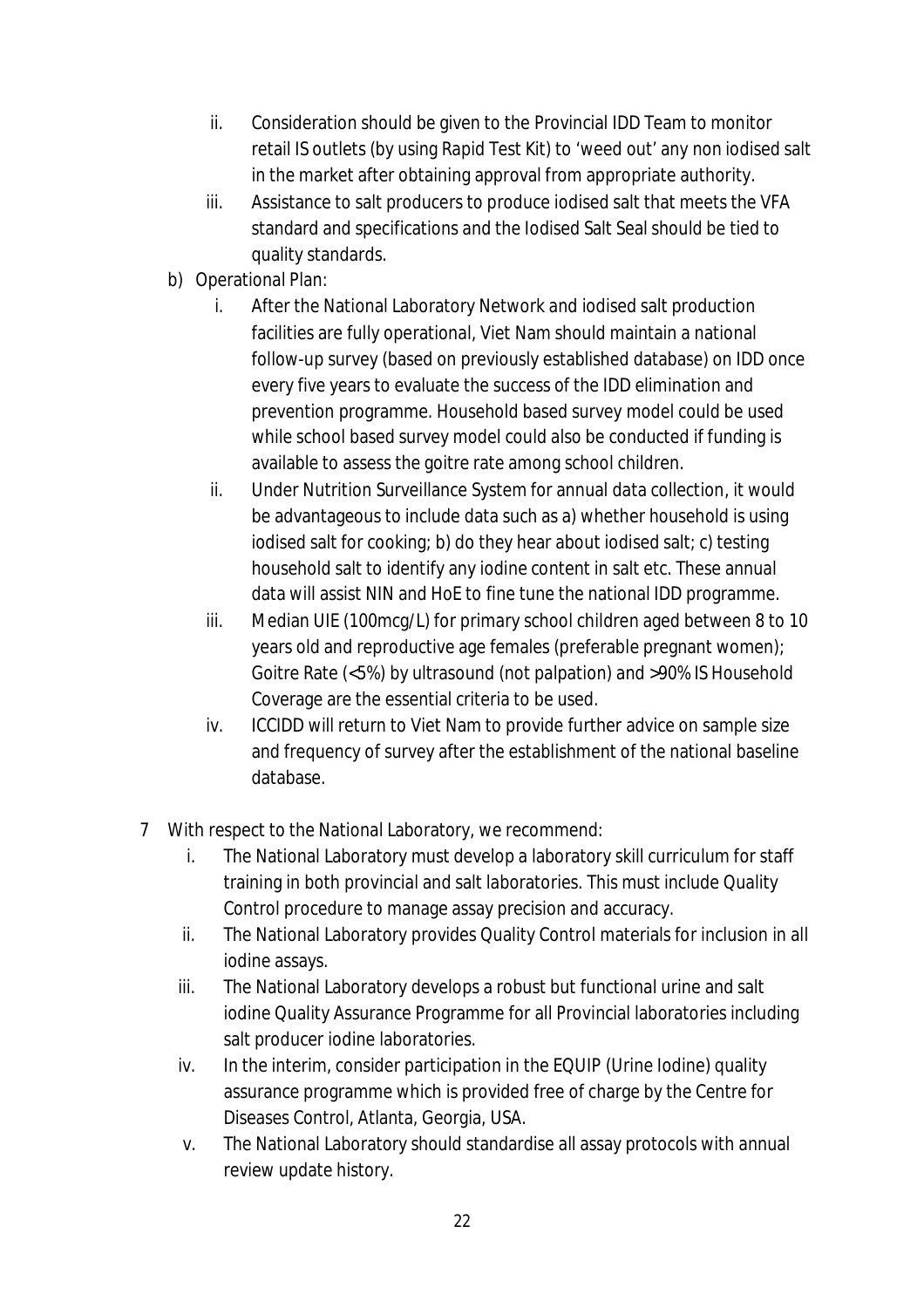- vi. The National Laboratory develops a document control system that manages all documents in use in the Laboratory Network including result reporting log sheets; equipment maintenance records; staff training records and their statements of duties; chemicals and consumables log sheets
- vii. The National Laboratory must provide leadership by developing in house IDD related educational programmes ensuring staff self-development eg. Journal club and attending relevant seminars provided by internal and external bodies such as University research group or inter-Department research group within their own Institutes.
- 8 Public communication

The review team was unable to assess the public communication program currently being implemented.

- i. We recommend setting up a public communication/social marketing subcommittee under the re-established national IDD Control Committee, and for it to conduct as a priority a situation analysis of the current public communication programme on IDD prevention.
- ii. We recommend that public communication efforts should focus on the benefits of using iodized salt to prevent brain damage in the unborn and improving growth and school performance in young children.
- iii. The inclusion of relevant household iodised salt consumption questionnaires in a survey that will provide valuable information for targeting public communication through the most effective channels.

# **Acknowledgements**

The ICCIDD Review team would like to thank Dr Nguyen Vinh Quang, Vice Director of the National Hospital of Endocrinology (HOE) Hanoi, Dr Le Phong, Vice Chief of Training Centre (HOE) Hanoi and his team for their availability and generous time as well as the government officials, from central and provincial, and salt industry representatives who made this visit very informative and pleasant.

Our appreciation also goes to UNICEF Country Office, in particular, Mr Roger Mathisen, Nutrition Specialist, Dr Nguyen Dinh Quang, Nutrition Officer for all technical discussion for clarification necessary during the ICCIDD Mission. Ms Nguyen Thi Trang, CSD Section, for organising effective local transportation, hotel accommodations and hospitality to various provincial cities in Viet Nam.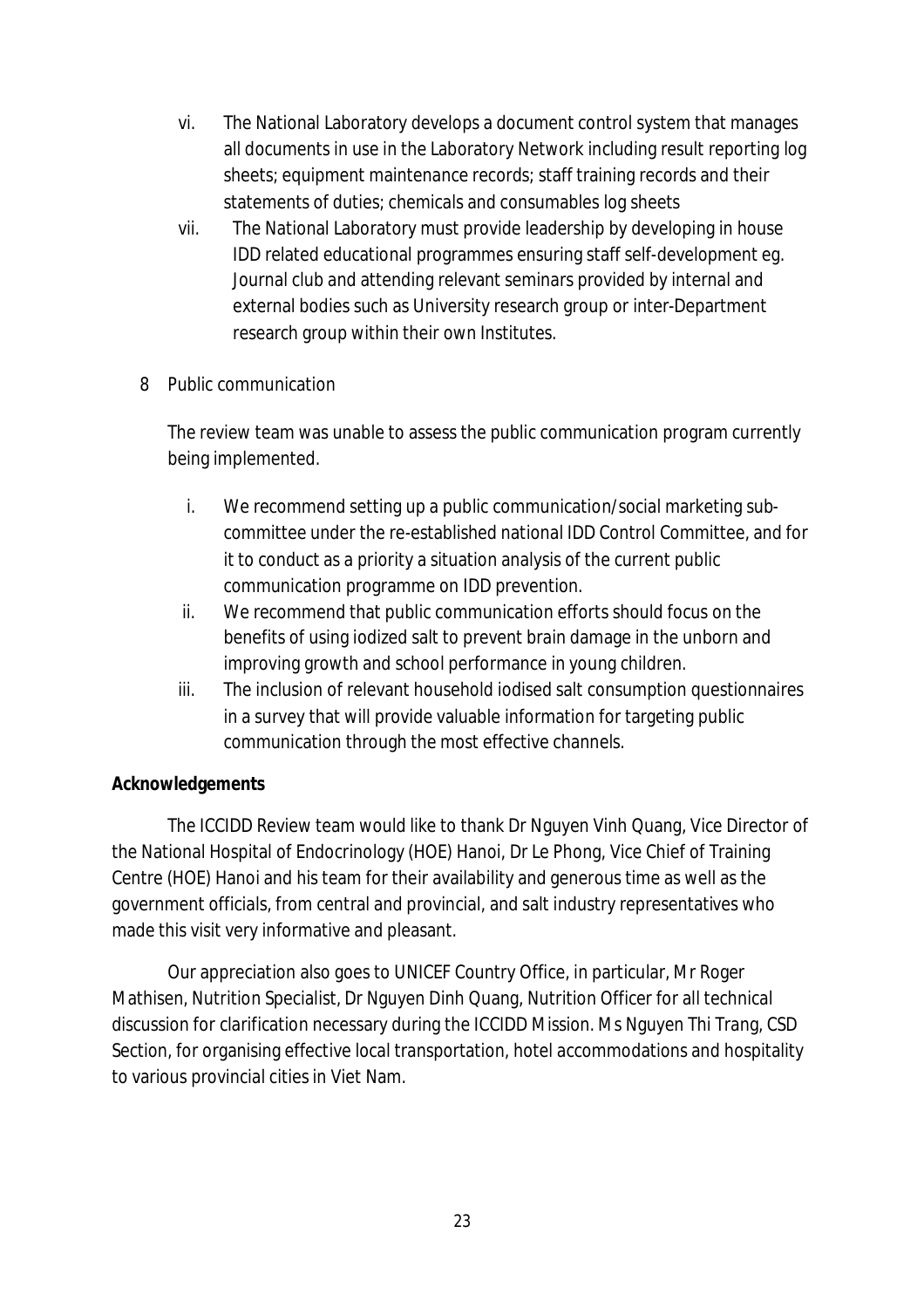Annex 1: Itinerary for ICCIDD Mission in Vietnam (25<sup>th</sup> to 28<sup>th</sup> February 2013)

| Date, Time                                             | <b>Activities</b>                                                                                                                                                                      |                                                                                                                           |  |
|--------------------------------------------------------|----------------------------------------------------------------------------------------------------------------------------------------------------------------------------------------|---------------------------------------------------------------------------------------------------------------------------|--|
| 24 <sup>th</sup> Feb Evening                           | Arrived in Hanoi                                                                                                                                                                       | Gary Ma - Check in Hotel                                                                                                  |  |
| $25th$ Feb<br>$9:00 - 9:30$ Morning<br>$10:00 - 12:00$ | Meeting with UNICEF<br><b>Officers</b>                                                                                                                                                 | <b>UNICEF Office</b>                                                                                                      |  |
| $14:00 - 17:00$                                        | Meeting with the Hospital of<br>Endocrinology (HoE) on<br>discussion of current IDD<br>situation and overall<br>assessment work                                                        | <b>Hospital of Endocrinology</b>                                                                                          |  |
|                                                        | Working with the IDD Team<br>on current status of<br>monitoring system and<br>planning site visit to Thai<br><b>Nguyen Province</b>                                                    | <b>Hospital of Endocrinology</b>                                                                                          |  |
| $26th$ Feb                                             |                                                                                                                                                                                        |                                                                                                                           |  |
| $06:30 - 08:00$                                        | <b>Travel to Thai Nguyen</b><br>Province by car                                                                                                                                        | Responsible person from<br>ICCIDD, UNICEF, MOH, HoE,<br>Preventive Medical Centre of<br>Thai Nguyen Province<br>officials |  |
| $08:00 - 12:00$                                        | Meeting with Preventive<br><b>Medical Centre of Thai</b><br><b>Nguyen Provincial Officials</b><br>Working with Thai Nguyen<br><b>IDD</b> Team.<br>Assessment Salt Lab and<br>Urine Lab |                                                                                                                           |  |
| $14:00 - 16:00$                                        | Work with an lodised Salt<br>Factory. Salt Lab                                                                                                                                         |                                                                                                                           |  |
| $16:00 - 18:00$                                        | Trave back to Hanoi by car                                                                                                                                                             |                                                                                                                           |  |
| $27th$ Feb                                             |                                                                                                                                                                                        |                                                                                                                           |  |
| $09:00 - 16:00$                                        | Work with HoE IDD Team on<br>assessment programmes<br>Finalisation of Agenda for<br>next May visit and logistics                                                                       | UNICEF, HoE IDD Team                                                                                                      |  |
| $28th$ Feb                                             | Leave Hanoi for Australia                                                                                                                                                              | <b>ICCIDD Consultant</b>                                                                                                  |  |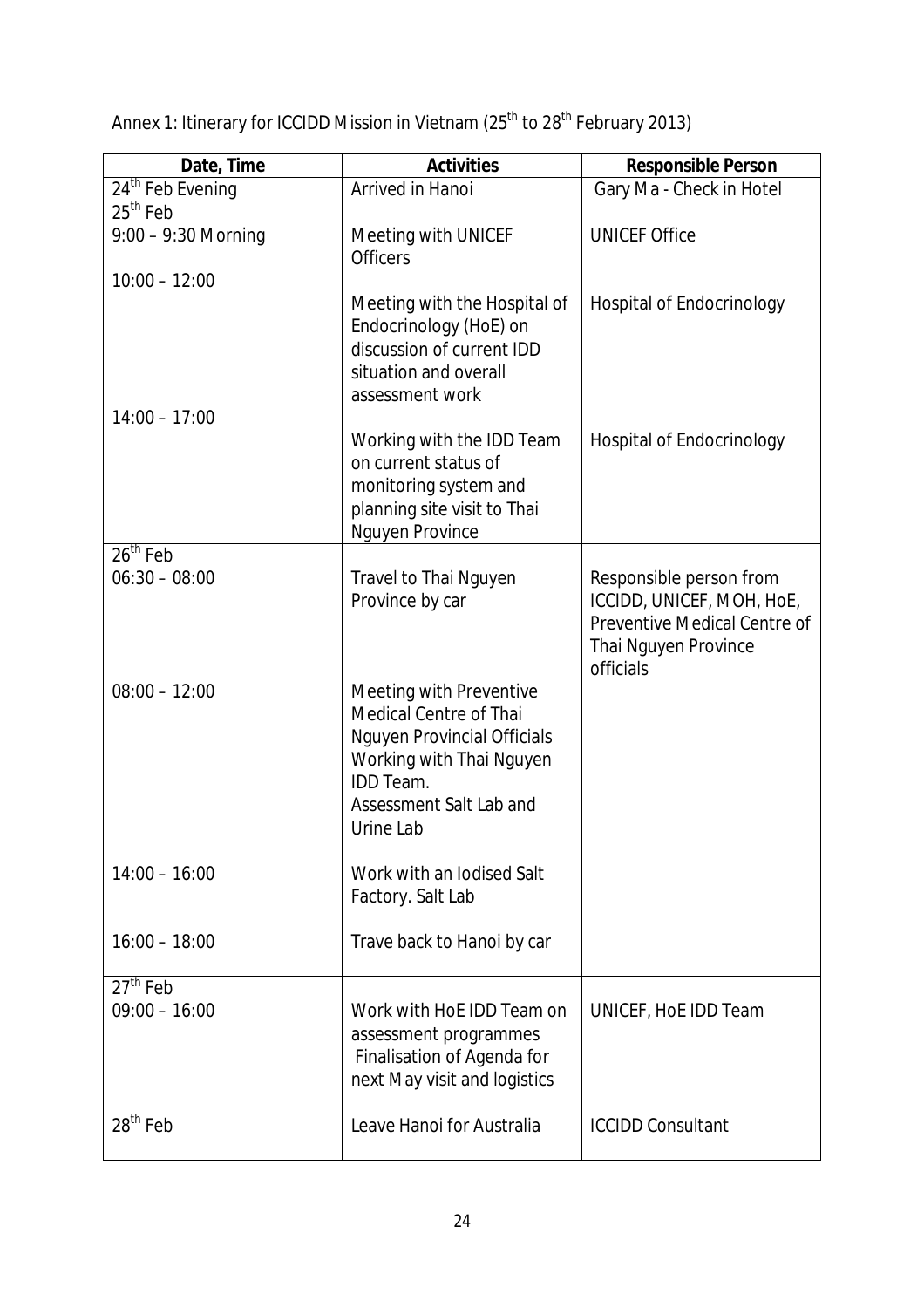| Date, Time                         | <b>Activities</b>                                       | <b>Responsible person</b>        |  |  |
|------------------------------------|---------------------------------------------------------|----------------------------------|--|--|
| $5th$ May                          | Arrive in Hanoi                                         | Prof CJ Eastman                  |  |  |
|                                    |                                                         | Dr G Ma                          |  |  |
| $6^{\text{th}}$ May                |                                                         |                                  |  |  |
| $09:00 - 10:00$<br>$10:00 - 11:00$ | Meeting with UNICEF Team                                | <b>UNICEF</b>                    |  |  |
| $11:30 - 12:30$                    | Meeting with HoE IDD Team<br>Travel to Noi Bai Airport  | <b>Hospital of Endocrinology</b> |  |  |
|                                    |                                                         |                                  |  |  |
| $13:30 - 17:30$                    | Arrive at Can Tho Province                              |                                  |  |  |
|                                    | and check in Ninh Kieuhotel                             |                                  |  |  |
| $\overline{7^{th}}$ May            |                                                         |                                  |  |  |
| $09:00 - 12:30$                    | Work with Can Tho                                       | ICCIDD, UNICEF, HOE, VFA,        |  |  |
|                                    | Provincial IDD Management                               | <b>MOH</b>                       |  |  |
|                                    | Unit                                                    |                                  |  |  |
|                                    | Visit Urine Lab                                         |                                  |  |  |
| $!4:00 - 17:00$                    |                                                         |                                  |  |  |
|                                    | Travel to HCMCity by car<br><b>Check in Grand Hotel</b> |                                  |  |  |
|                                    |                                                         |                                  |  |  |
| 8 <sup>th</sup> May                |                                                         |                                  |  |  |
| $09:00 - 15:00$                    | Work with HCMCity IDD                                   | ICCIDD, UNICEF, HOE, VFA,        |  |  |
|                                    | Management Team                                         | <b>MOH</b>                       |  |  |
|                                    | Visit Urine Lab and Salt Lab                            |                                  |  |  |
|                                    | at the HCM Nutrition Centre                             |                                  |  |  |
| $17:00 - 19:00$                    | Flight to Hanoi                                         |                                  |  |  |
|                                    |                                                         |                                  |  |  |
| $19:00 - 19:30$                    | Check in Hotel, Hanoi                                   | Dr Mu Li                         |  |  |
| $19:00 - 21:00$                    | Return to Hotel, Hanoi by                               |                                  |  |  |
|                                    | Taxi                                                    |                                  |  |  |
| $\overline{9}$ <sup>th</sup> May   |                                                         |                                  |  |  |
| $10:30 - 11:30$                    | <b>Meeting with National</b>                            | <b>ICCIDD, UNICEF, HOE</b>       |  |  |
|                                    | Institute of Nutrition on                               |                                  |  |  |
|                                    | existing nutrition                                      |                                  |  |  |
| $14:00 - 15:00$                    | surveillance systems                                    |                                  |  |  |
|                                    | Meeting with UNICEF and                                 |                                  |  |  |
|                                    | HoE IDD Team in preparation                             |                                  |  |  |
|                                    | of meeting with MOH senior                              |                                  |  |  |
|                                    | officials                                               |                                  |  |  |
| $\overline{10}^{\text{th}}$ May    |                                                         |                                  |  |  |
| $09:00 - 10:00$                    | Meeting with MOH senior                                 | ICCIDD, UNICEF, HOE, MOH         |  |  |
|                                    | officials and Health Service                            | and related Government           |  |  |

Annex 2: Itinerary for ICCIDD Mission in Vietnam (6<sup>th</sup> – 16<sup>th</sup> May 2013)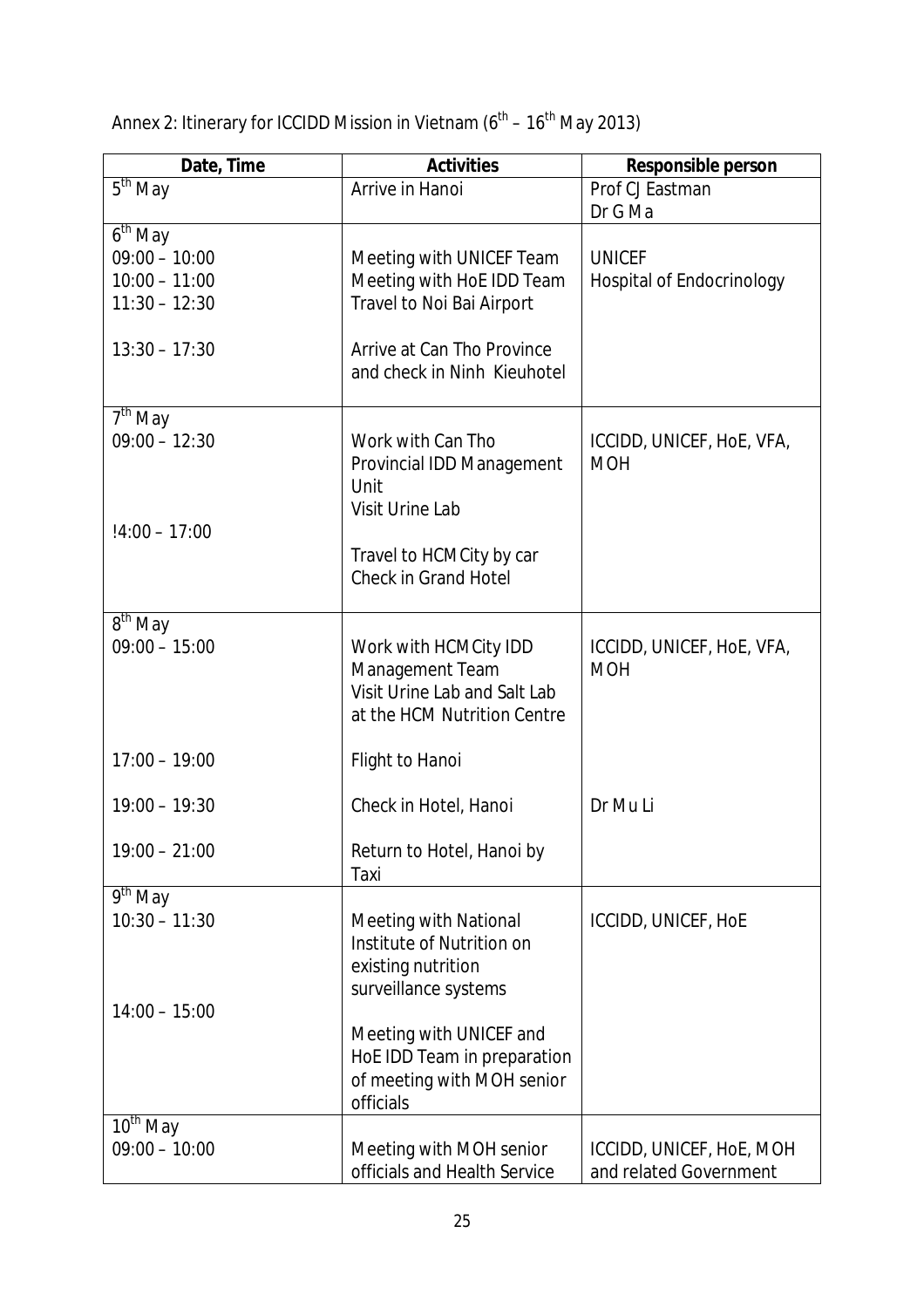|                      | Administration on IDD<br>programme in Viet Nam               | Departments                                                                                        |
|----------------------|--------------------------------------------------------------|----------------------------------------------------------------------------------------------------|
| $14:00 - 15:00$      | Debriefing with UNICEF                                       | <b>ICCIDD, UNICEF</b>                                                                              |
| 11 <sup>th</sup> May |                                                              |                                                                                                    |
| 08:00                | Depart to Airport                                            | Dr Mu Li                                                                                           |
| 10:30                | Depart to Airport                                            | Prof CJ Eastman                                                                                    |
| $12^{\text{th}}$ May |                                                              |                                                                                                    |
|                      | Preparation of draft<br>presentation                         | Dr G Ma                                                                                            |
| $13th$ May           |                                                              |                                                                                                    |
| $07:00 - 11:00$      | <b>Travel to Thanh Hoa</b>                                   | ICCIDD, UNICEF, HOE, VFA,                                                                          |
|                      | Province                                                     | <b>MOH</b>                                                                                         |
| $11:00 - 13:00$      | Work with the Provincial IDD                                 |                                                                                                    |
|                      | Management Unit                                              |                                                                                                    |
|                      | Visit one salt factory                                       |                                                                                                    |
| 14:00                |                                                              |                                                                                                    |
|                      | <b>Check in Hotel</b>                                        |                                                                                                    |
| $14th$ May           |                                                              |                                                                                                    |
| $07:30 - 12:00$      | Arrive in Hanoi                                              | ICCIDD, UNICEF, HOE, VFA,<br><b>MOH</b>                                                            |
| Afternoon            | Preparation of draft                                         | Dr G Ma                                                                                            |
|                      | presentation                                                 |                                                                                                    |
| 15 <sup>th</sup> May |                                                              |                                                                                                    |
| All Day              | Preparation for report and<br>presentation                   | Dr G Ma                                                                                            |
| $16th$ May           |                                                              |                                                                                                    |
| $09:00 - 12:00$      | Presentation of Findings and<br><b>Draft Recommendations</b> | ICCIDD, UNICEF, VFA, MOH,<br>HoE, General Salt<br>Corporation and<br><b>Government Departments</b> |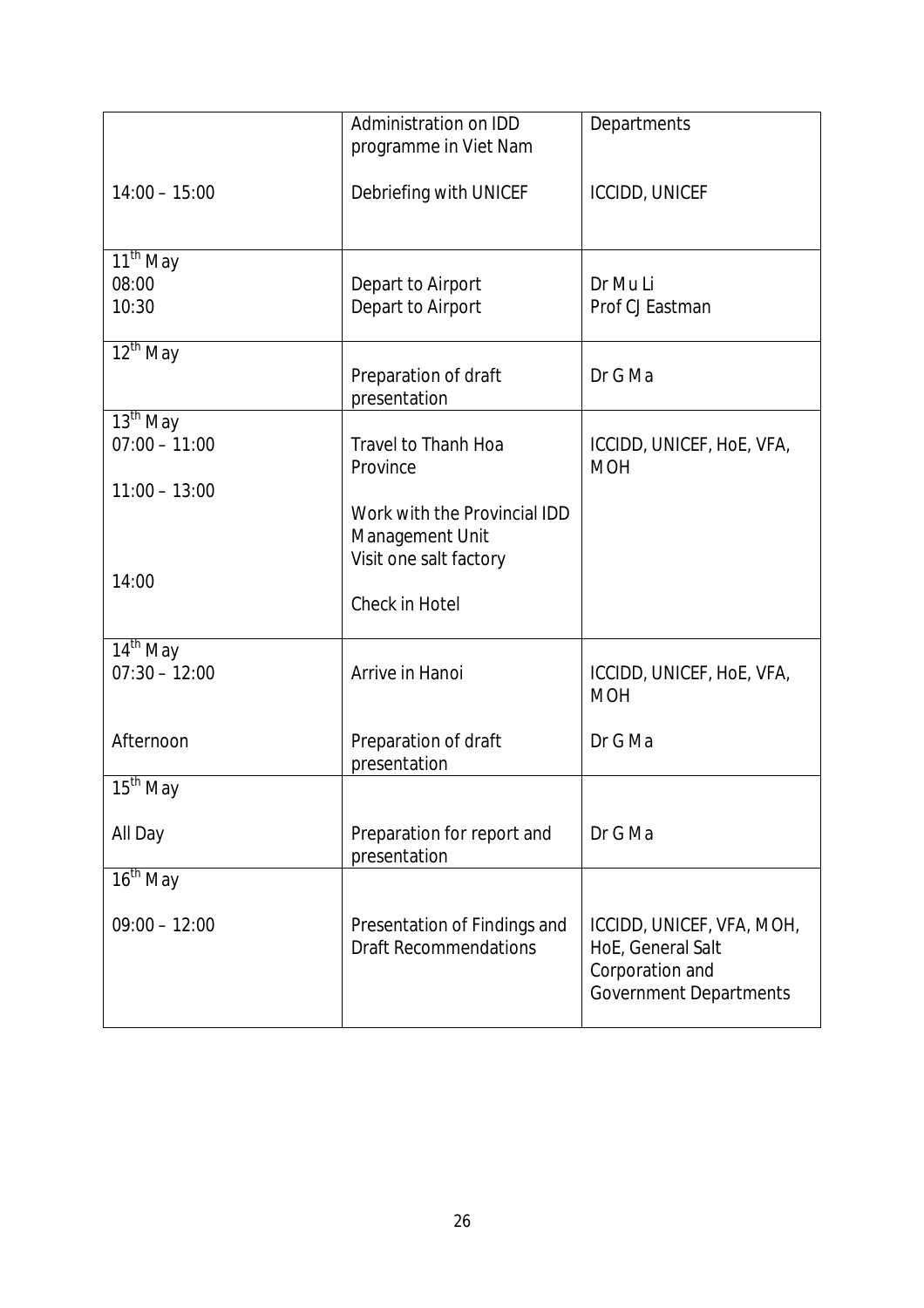## **Annex 3 – List of people met during mission**

### **Visit in February 2013**

Day 1 (UNICEF, National Hospital of Endocrinology)

- 1. Mr Roger Mathisen, Nutrition Specialist, UNICEF, Viet Nam
- 2. Dr Nguyen Dinh Quang, Nutrition Officer, UNICEF, Viet Nam
- 3. Dr Le Phong, Vice Chief of Training Centre, National HoE, Hanoi
- 4. Dr Nguyen Viet, Vice Director, Diabetes Health, National HoE, Hanoi
- 5. Dr Nguyen Vinh Quang, Vice Director, National of Hospital of Endocrinology
- 6. Ms Dang Thi Mai Trang, IDD Team, National HoE, Hanoi
- 7. Dr Nguyen Tri Dung, IDD Labs Expert, National HoE, Hanoi
- 8. Mr Tran Huy Dung, Manager, General Salt Corporation, Ministry of Agricultural and Rural Development, Viet Nam
- 9. Mr Tovan Hoc, General Salt Corporation, Ministry of Agriculture and Rural Development, Viet Nam

Day 2 (Thai Nguyen Province)

- 1. Dr Nguyen Le Minh, Director, Preventive Medical Centre Of Thai Nguyen Province
- 2. Dr Le Phong, Vice Chief of Training Centre, National HoE, Hanoi
- 3. Dr Nguyen Dinh Quang, Nutrition Officer, UNICEF, Viet Nam
- 4. Ms Dang Thi Mai Trang, IDD Team, National HoE, Hanoi

Day 3 (UNICEF, National Hospital of Endocrinology)

- 1. Mr Roger Mathisen, Nutrition Specialist, UNICEF, Viet Nam
- 2. Mr Tran Huy Dung, Manager, General Salt Company
- 3. Dr Nguyen Dinh Quang, Nutrition Officer, UNICEF, Viet Nam

# **Visit in May 2013**

Day 1 (UNICEF and National Hospital of Endocrinology)

- 1. Mr Roger Mathisen, Nutrition Specialist, UNICEF, Hanoi
- 2. Mr Jesper Moller, Deputy Representative, UNICEF, Viet Nam
- 3. Dr Nguyen Dinh Quang, Health and Nutrition Officer, UNICEF, Hanoi
- 4. Dr Nguyen Vinh Quang, Vice Director, National of Hospital of Endocrinology, Hanoi
- 5. Dr Le Phong, Vice Chief of Training Centre, National HoE, Hanoi
- 6. Dr Nguyen Viet, Vice Director, Diabetes Health, National HoE, Hanoi
- 7. Ms Dang Thi Mai Trang, National HoE, Hanoi
- 8. Dr Nguyen Tri Dung, IDD Labs Expert, National HoE, Hanoi
- 9. Mr Tran Huy Dung, Manager, General Salt Company, Viet Nam
- 10. Mr Do Huu Tuan, Vietnam Food Administration, Hanoi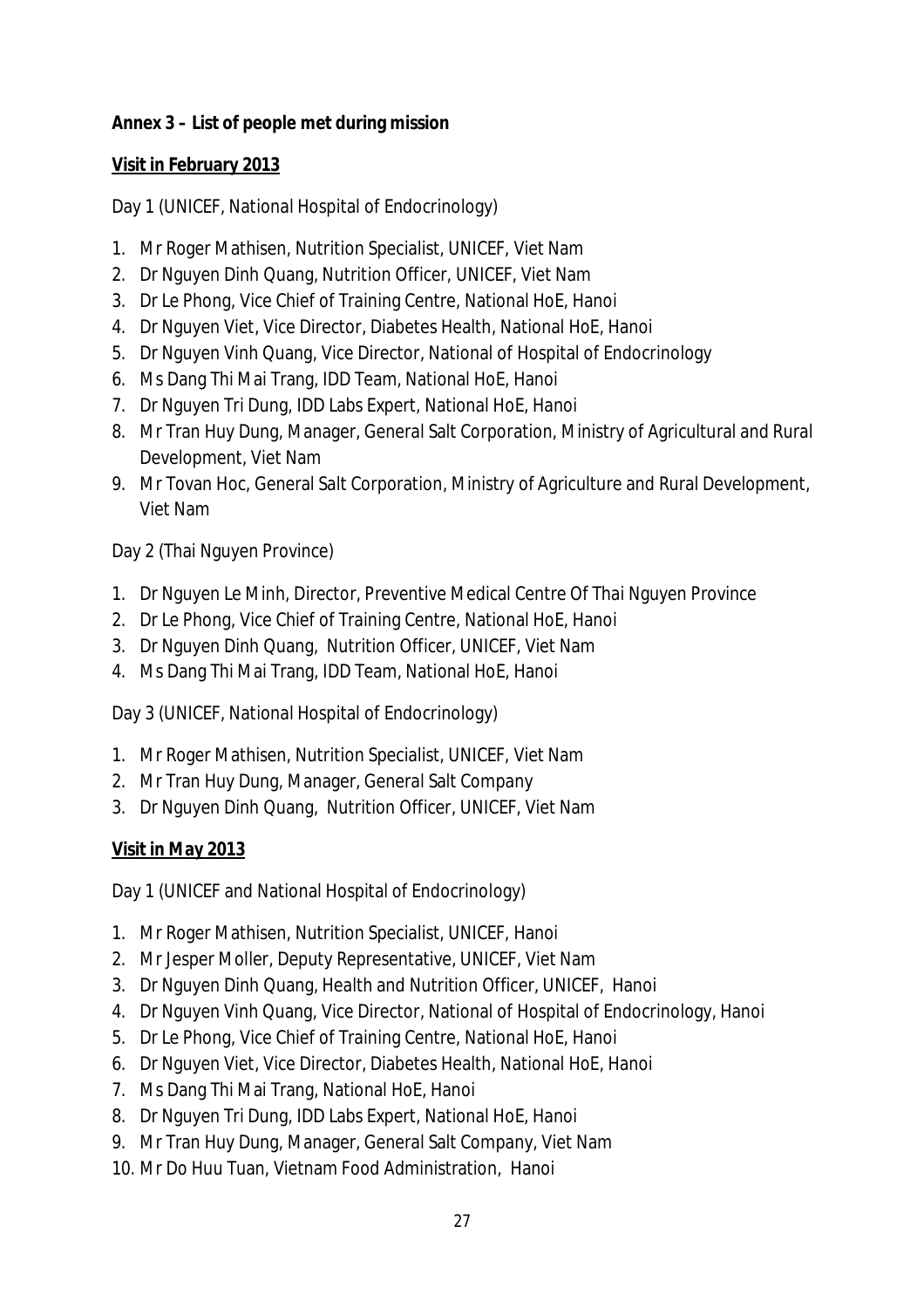- 11. Dr Nguyen Thi Ngoc Bao, Manager, Department of Finance & Planning, Hanoi
- 12. Mr Tran Huy Dung, Manager, General Salt Corporation, Ministry of Agriculture and Rural Development, Viet Nam
- 13. Mr Le Nguyen Thanh, Director, General Salt Corporation, Ministry of Agriculture and Rural Development, Viet Nam

Day 2 (Can Tho Preventive Medicine Centre)

- 1. Mr Do Huu Tuan, Vietnam Food Administration, Hanoi
- 2. Dr Ngujen Thi Ngoc Bao, Manager, Department of Finance & Planning, Hanoi
- 3. Dr Le Phong, Head of Training Centre, National HoE, Hanoi
- 4. Mr Roger Mathisen, Nutrition Specialist, UNICEF, Viet Nam

Day 3 (Ho Chi Minh City IDD Management Unit)

- 1. Dr Do Thi Ngoc Diep, Director, Nutrition Center, DoH, Ho Chi Minh City
- 2. Dr Tran Thi Minh Hanh, Deputy Director, Nutrition Center, DoH, Ho Chi Minh City
- 3. Mr Do Huu Tuan, Vietnam Food Administration, Hanoi
- 4. Dr Nguyen Thi Ngoc Bao, Manager, Department of Finance & Planning, Hanoi
- 5. Dr Le Phong, Vice Chief of Training Centre, National HoE, Hanoi
- 6. Mr Roger Mathisen, Nutrition Specialist, UNICEF, Viet Nam
- 7. Ms Vu Quynh Hoa, Laboratory, Nutrition Center, Ho Chi Minh City
- 8. Ms Nguyen Thi Viet Thu, Laboratory, Nutrition Center, Ho Chi Minh City
- 9. Ms Pham Ngoc Oanh, Laboratory, Nutrition Center, Ho Chi Minh City
- 10. Dr Phan Nguyen Thanh Binh, Specialist, Nutrition Center, Ho Chi Minh City
- 11. Mr Nguyen Van Vinh, Manager, Southeast Salt Production Company, Viet Nam
- 12. Ms Lara Vu, Private Sector Specialist, UNICEF, Ho Chi Minh City Office, Viet Nam

Day 4 (National Institute of Nutrition)

- 1. Prof Mu Li, ICCIDD, Australia
- 2. Dr Le Phong, Vice Chief of Training Centre, National HoE, Hanoi
- 3. Dr Nguyen Dinh Quang, Nutrition Officer, UNICEF, Hanoi
- 4. Nguyen Thi Lam, Director of nutrition surveillance
- 5. Dr Le Danh Tuyen, Vice Director, National Institute of Nutrition, Hanoi
- 6. Dr Tran Thanh Do, Vice Chief, National Surveillance, Hanoi
- 7. Dr Le Phong, Vice Chief of Training Centre, National HoE, Hanoi
- 8. Dr Nguyen Dinh Quang, Nutrition Officer, UNICEF, Viet Nam
- 9. Mr Do Huu Tuan, Vietnam Food Administration, Hanoi
- 10. Dr Nguyen Thi Ngoc Bao, Manager, Department of Finance & Planning, Hanoi

Day 5 (Ministry Of Health)

1. A/Prof Nguyen Thi Xuyen, Vice Minister, Ministry of Health, Viet Nam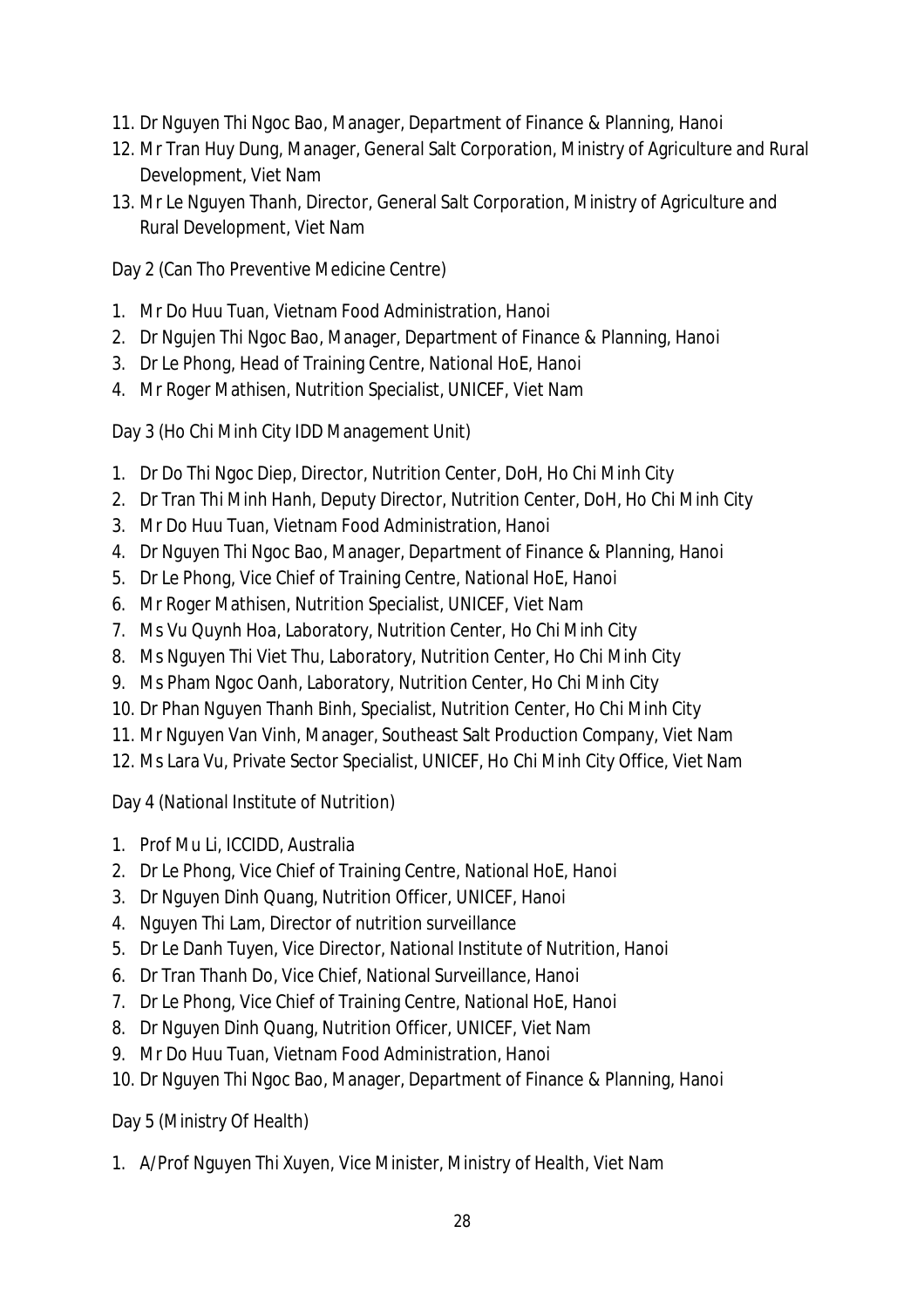- 2. Dr Nguyen Trong Khoa, Deputy Director, Viet Nam Administration for Medical Services, MOH, Viet Nam
- 3. Ms Nguyen Thi Bich Thuan, Vice Director, Finance & Planning Department, MOH, Viet Nam
- 4. Dr Le Phong, Vice Chief of Training Centre, National HoE, Hanoi
- 5. Dr Nguyen Dinh Quang, Nutrition Officer, UNICEF, Viet Nam
- 6. Mr Roger Mathisen, Nutrition Specialist, UNICEF, Viet Nam
- 7. Dr Craig Burgess, Chief Child Survival & Development, UNICEF, Viet Nam
- 8. Ms Do Hong Phuong, Nutrition Policy Specialist, UNICEF, Viet Nam
- 9. Ms Dang Thi Mai Trang, IDD Team, National HoE, Hanoi
- 10. Mr Do Huu Tuan, Food Administration, Hanoi
- 11. Dr Nguyen Thi Ngoc Bao, Manager, Department of Finance & Planning, Viet Nam

Day 6 & 7 (Gary Ma prepared draft report and presentation)

Day 8 (Thanh Hoa Province)

- 1. Dr Le Minh Su, Director of Thanh Hoa Hospital of Endocrinology, Thanh Hoa Province
- 2. Dr Vu Van Hung, Senior Expert of Finance and Planning, MOH, Hanoi
- 3. Dr Pham Van Hai, Vice Director, Thanh Hoa Hospital of Endocrinology, Thanh Hoa **Province**
- 4. Nguyen Tac Lu, Director, Visaco Salt Company, Thanh Hoa Province
- 5. Dang Thi Mai Trang, IDD Team, National Hospital of Endocrinology, Hanoi
- 6. Dr Le Phong, Vice Chief of Training Centre, National HoE, Hanoi
- 7. Dr Nguyen Dinh Quang, Nutrition Officer, UNICEF, Viet Nam
- 8. Mr Do Huu Tuan, Vietnam Food Administration, Hanoi
- 9. Dr Nguyen Thi Ngoc Bao, Manager, Department of Finance & Planning, Hanoi

Day 9 (Journey back to Hanoi)

Day 10 (Gary Ma prepared draft presentation)

Day 11 (National Hospital of Endocrinology – New Hospital site)

- 1. Dr Nguyen Thi Khanh Tram, Vice Director, Vietnam Food Administration, Hanoi
- 2. Mr Do Huu Tuan, Vietnam Food Administration, Hanoi
- 3. Dr Le Phong, Head of Training Centre, National HoE, Hanoi
- 4. Dr Nguyen Dinh Quang, Nutrition Officer, UNICEF, Hanoi
- 5. Mr Roger Mathisen, Nutrition Specialist, UNICEF, Hanoi
- 6. Dr Nguyen Viet, Vice Director, Diabetes Health, National HoE, Hanoi
- 7. Ms Dang Thi Mai Trang, National HoE, Hanoi
- 8. Dr Nguyen Tri Dung, IDD Labs Expert, National HoE, Hanoi
- 9. Dr Nguyen Vinh Quang, Vice Director, National of Hospital of Endocrinology, Hanoi